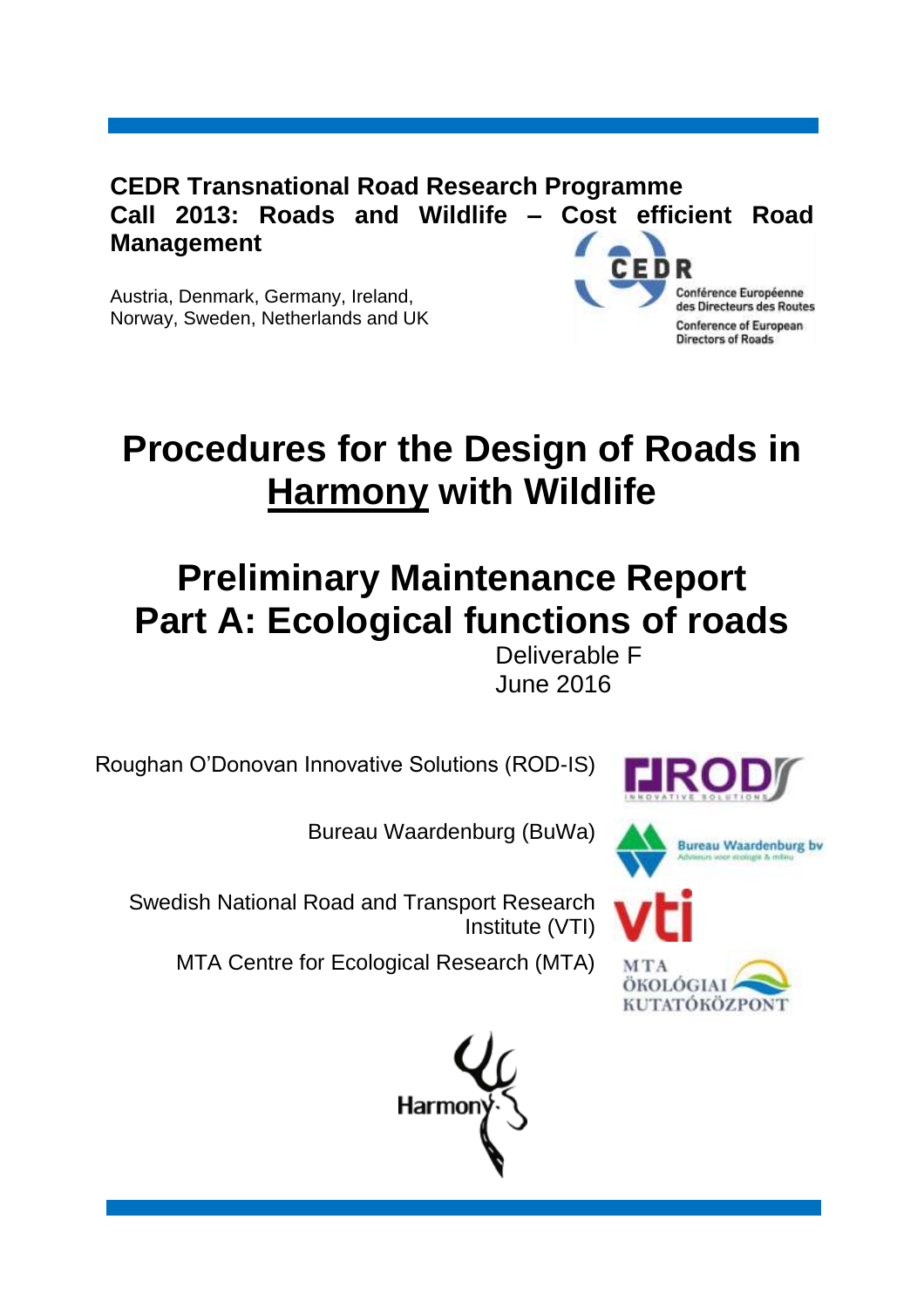# **CEDR Call 2013: Roads and Wildlife – Cost efficient Road Management Harmony Procedures for the Design of Roads in Harmony with Wildlife**

# **Maintenance report Ecological functions of roads**

Due date of deliverable: 09/30/2015 Actual submission date: 26/02/2016 Revision submitted: 27/06/2016

Start date of project: 01/04/2014 End date of project: 31/03/2016

#### **Author this deliverable**:

Dennis Wansink, Bureau Waardenburg, the Netherlands

PEB Project Manager: Vincent O'Malley

Version: 3, June 2016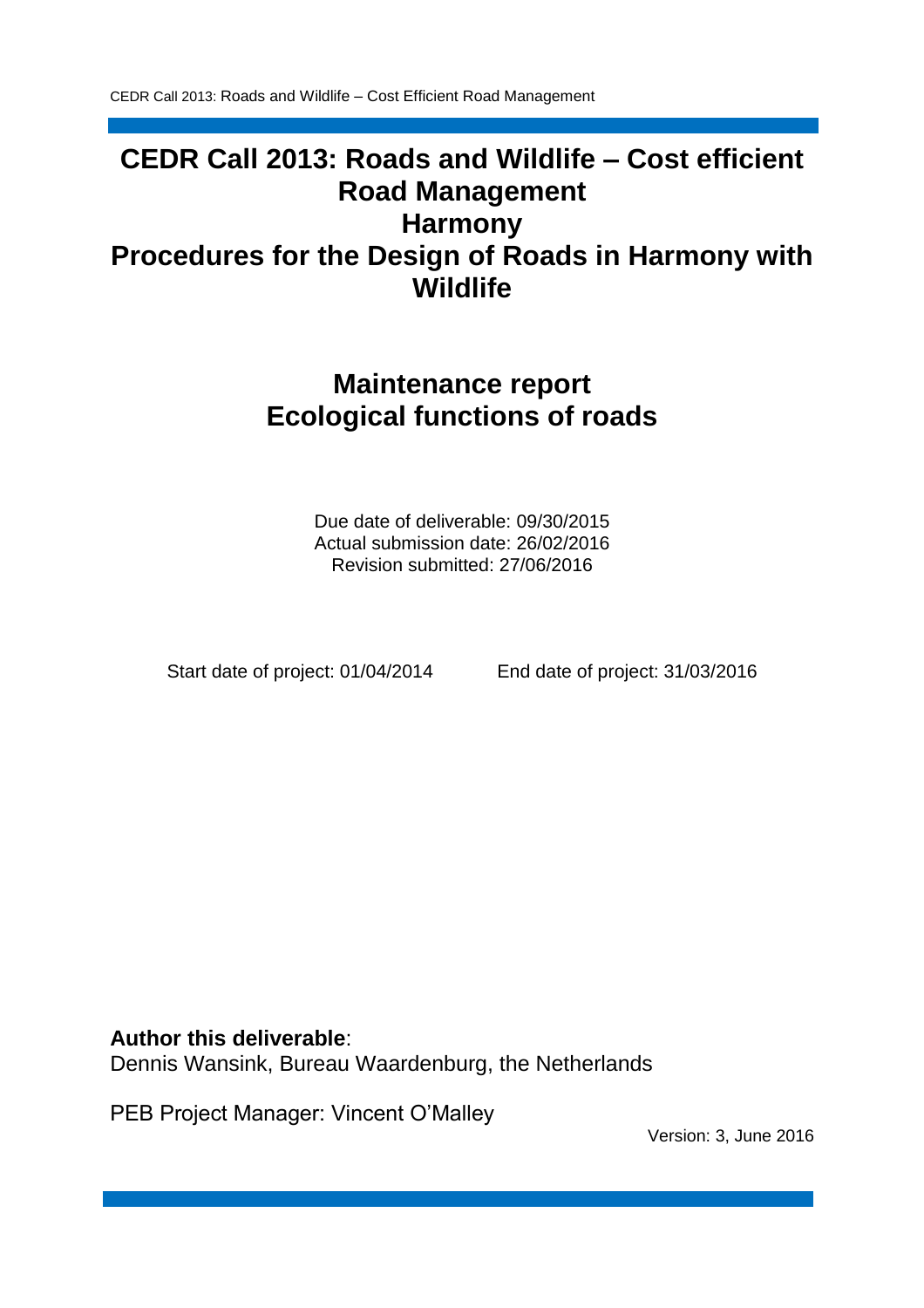### **Table of contents**

| 2     |                                                                        |  |
|-------|------------------------------------------------------------------------|--|
| 3     |                                                                        |  |
| 3.1   |                                                                        |  |
| 3.1.1 |                                                                        |  |
| 3.1.2 |                                                                        |  |
| 3.1.3 |                                                                        |  |
| 3.1.4 |                                                                        |  |
| 3.1.5 |                                                                        |  |
| 3.1.6 |                                                                        |  |
| 3.2   |                                                                        |  |
| 3.2.1 |                                                                        |  |
| 3.2.2 |                                                                        |  |
| 3.2.3 |                                                                        |  |
| 4     |                                                                        |  |
| 4.1.1 |                                                                        |  |
| 4.1.2 |                                                                        |  |
| 5     |                                                                        |  |
| 5.1   |                                                                        |  |
| 5.2   |                                                                        |  |
| 6     | The road network as facilitator of the spread of non-native species 19 |  |
| 7     |                                                                        |  |
| 7.1   |                                                                        |  |
| 7.2   |                                                                        |  |
| 7.3   |                                                                        |  |
| 8     |                                                                        |  |
| 9     |                                                                        |  |
| 10    |                                                                        |  |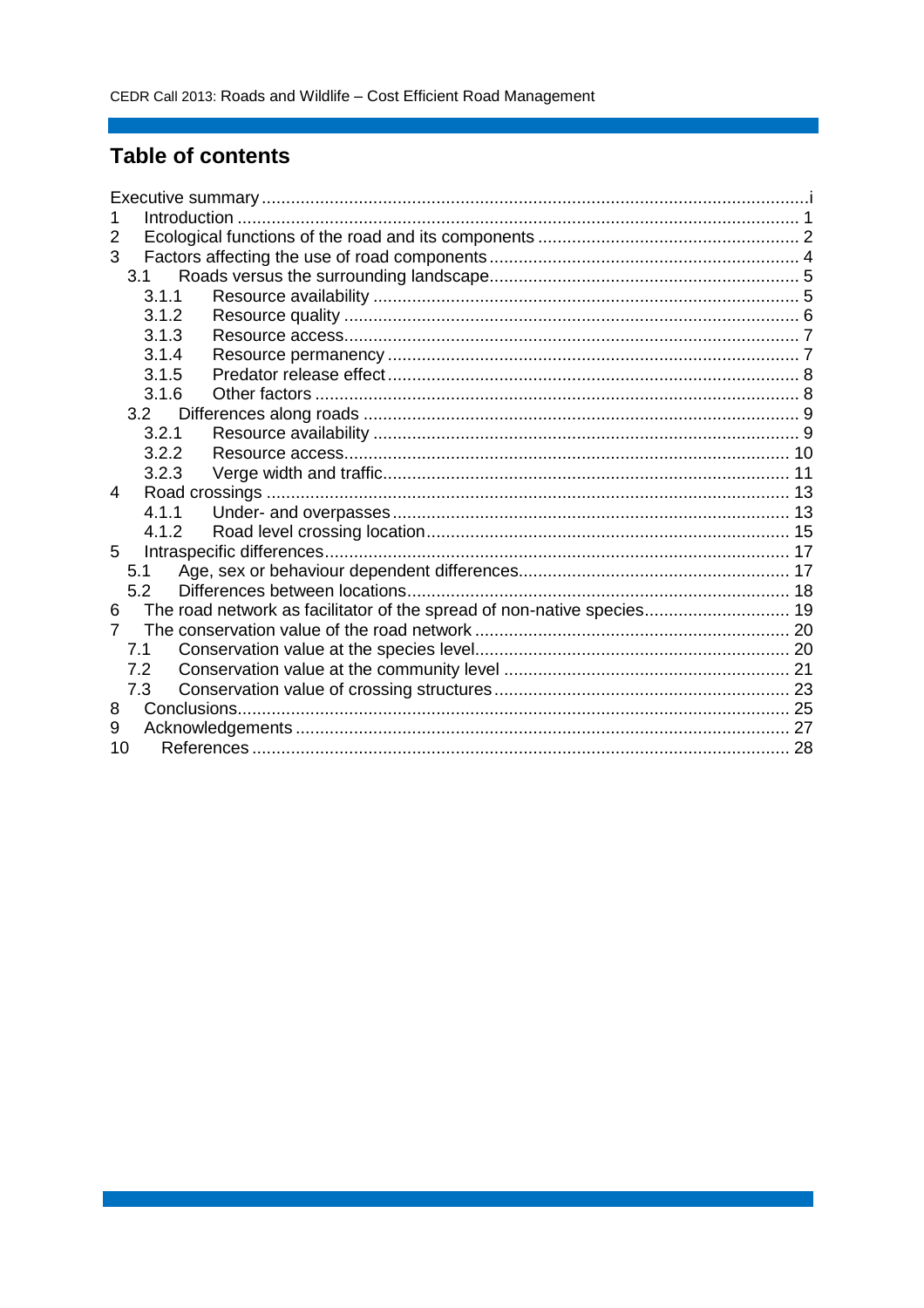### **Executive summary**

This report presents a review of literature about the relationship between roads and wildlife. It focuses on the ecological functions roads can offer wildlife and which factors underlie the use of road components by wildlife. This information will be used in a later stage to develop a cost-efficient maintenance strategy that improves the value of road components for wildlife.

Roads and their components can fulfil the following functions for wildlife:

- Food sources
- **Breeding sites**
- Resting sites
- Hibernation sites
- Commuting routes for daily or seasonal travel
- Routes for dispersal

Considering the factors that underlie the use of road components it appears that animals prefer to use or live near roads when the road system offers something extra compared to the surrounding landscape. The extras can be:

- availability of a resource (food, breeding site, minerals e.g. sodium and calcium);
- quality of a resource;
- ease of access to an available resource ;
- permanency of a resource;
- avoidance of threats in the surrounding landscape (e.g. predators, disturbance)

Traffic volume and verge widths of individual roads also play a role in their use by wildlife. As well as general use, species richness is also affected by these factors. The wider and more diverse (in natural cover) the road verge the more species inhabit the verge and also the density of species increases. Increasing traffic diminishes the benefits of a wide verge and at very high traffic intensities the benefits of a wide verge do not outweigh the impact of the traffic anymore.

For all animals, if the road is to have a positive effect, the benefits of living near roads have to outweigh the detrimental effects. Such effects are collisions with cars, disturbance by noise and light or poisoning by heavy metals. In contrast to general opinion, creating favourable habitat near roads does not necessarily lead to an ecological trap. At least for butterflies it was noted that at the population level species benefit of an attractive habitat in road verges compared to the surrounding landscape, even though more butterflies were killed by traffic than in unattractive road verges.

Besides the usual road components this review also analysed literature about mitigation measures (over- and underpasses for wildlife to cross roads). It was noted that the effectiveness of crossing structures depends on species-specific requirements for the physical construction, but most importantly on their location. The passageways must be easy to find, which means preferably on an existing commuting route. Existing guiding structures must be kept intact or when newly constructed they must leave the animals no alternatives to cross the road at other places. If the latter is not possible, more crossing structures are needed.

Animal species differ in their vulnerability to the detrimental effects of roads. Also, populations of a species can differ in their vulnerability, resulting in different attitudes towards roads between populations. Therefore, it is not possible to present species-specific guidelines for road management that apply to the whole of Europe; also because legislation about road safety differs between countries. For a wildlife friendly maintenance strategy, the

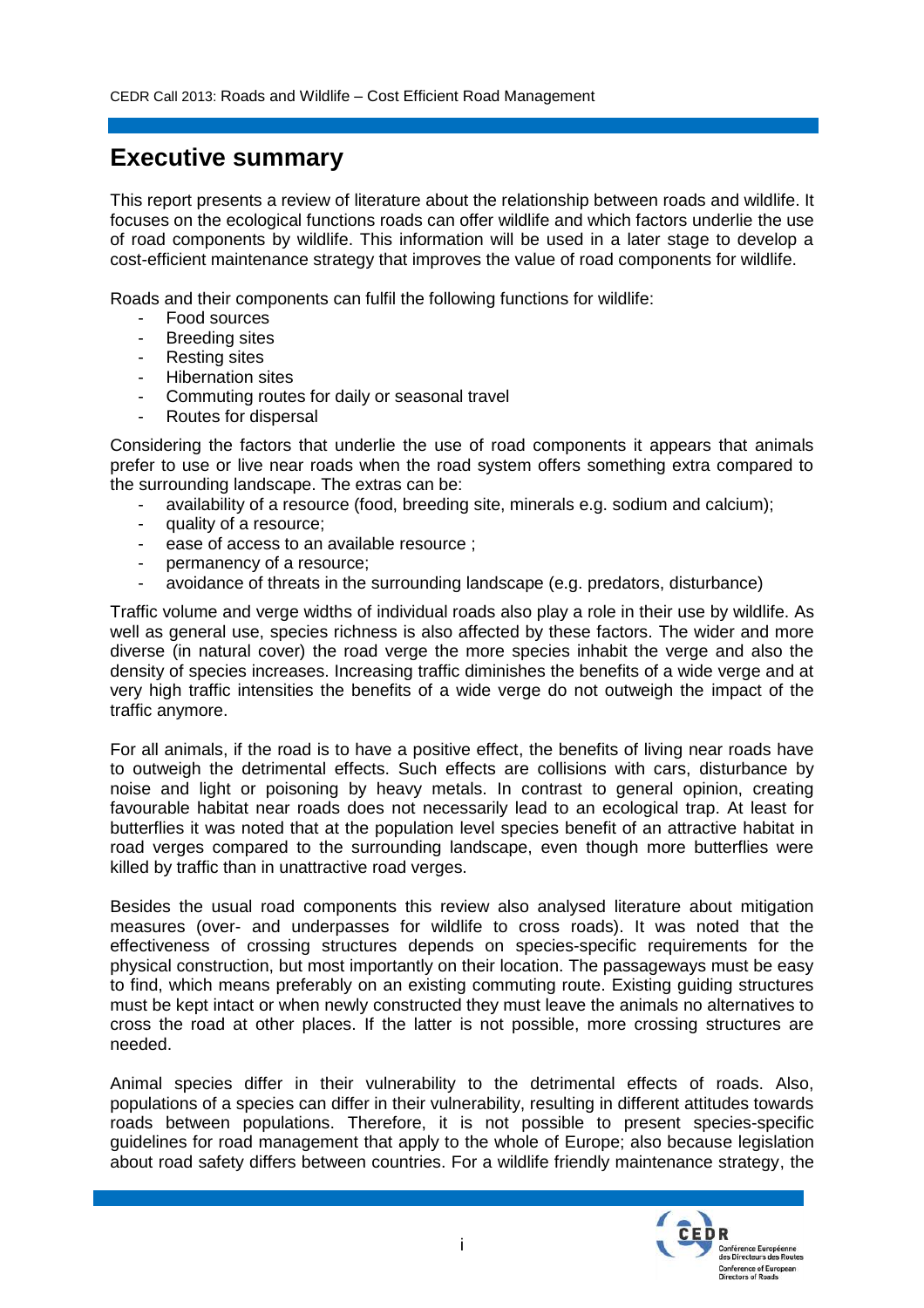local situation must be assessed beforehand to decide for which species mitigation measures are useful, and where and how to implement them. It should be clear that measures near the road add something to the conservation of species. Improving the conditions along roads should not be an excuse to neglect possibilities for improvement farther away from roads y

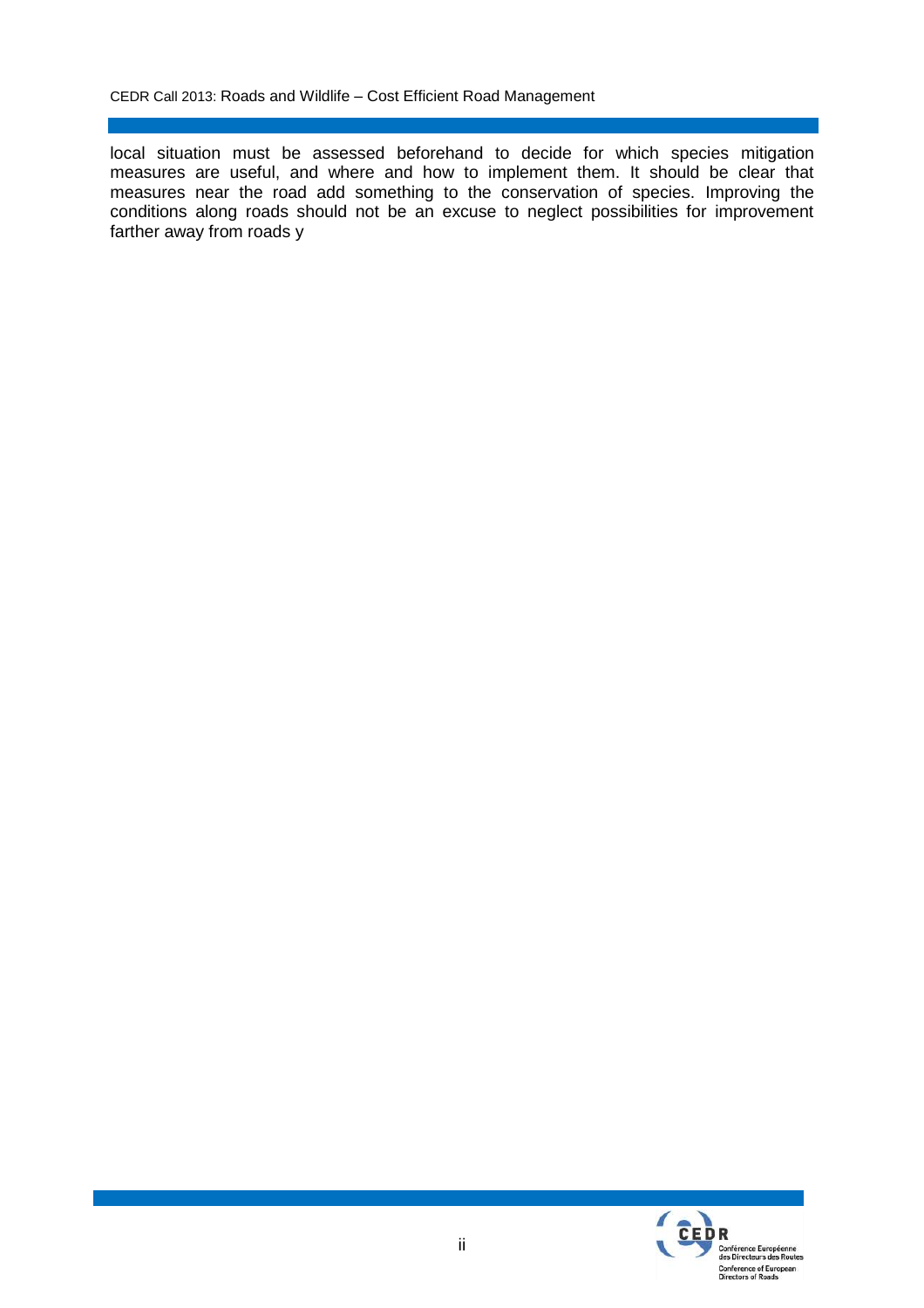# **1 Introduction**

The Harmony project brings together a consortium of ecologists and engineers to develop sustainable solutions to road transport challenges that are in harmony with wildlife. One of the solutions studied is the maintenance of roads and their components (bridges, culverts, verges, fences etc.) and the effect it has on wildlife conservation.

In general, where animals meet road networks conflicts arise. Wildlife-vehicle collisions result in road kill, car damage and sometimes human casualties. But roads also have detrimental effects that are not so clearly visible. Roads can form a barrier, fragmenting an animal's habitat. In addition the detrimental effects of the infrastructure are not restricted to the immediate area but extend into the surrounding landscape. The effects can be nearby (e.g. pollution of vegetation or water with heavy metals and de-icing salt) or reach far into the surrounding landscape (e.g. noise, light and nitrogen emitted by traffic).

To prevent or diminish the negative effects of roads on wildlife many solutions have been developed and implemented e.g. fences to prevent road kill, under- and overpasses to cross roads, special armature for streetlights to light only the road and not the surrounding landscape, etc. The effectiveness of these measures depends on the design, the location and the maintenance. But actually, the presence of a road is not always bad for nature. In many countries the verges of roads form refuges for rare plants that are pushed away from their original habitats by encroaching agriculture and urbanisation. Also, some species of animals find favourable habitats in the verges of roads. Other road components, like bridges, road side ditches and culverts are used by wildlife too. Even without specific measures the road network offers resources or habitat to wildlife.

This report will describe the ecological functions roads can have for wildlife. It will not describe specific requirements of individual species as there are many handbooks that cover such requirements. It seeks to find general ecological principles that apply throughout Europe. Knowledge about the factors that determine why an animal uses components of the road network is necessary to design a network that has minimal detrimental effects on animal populations and to develop a maintenance strategy that maintains the objective of the designers or improves the natural value of an existing road network.

Another deliverable of the Harmony project (Deliverable G: Final Maintenance Report) addresses the issue of maintenance in further detail. Part A of this deliverable describes a strategy for developing a cost-effective maintenance plan and Part B provides a handbook which describes maintenance methods and addresses some key points for the effective maintenance of each road component.

The focus in this report is on motorways and expressways, because these fall under the responsibilities of the National Road Authorities (the members of CEDR). From the literature it is however not always clear what type of road is studied. So probably in the review there are also examples described from smaller roads.

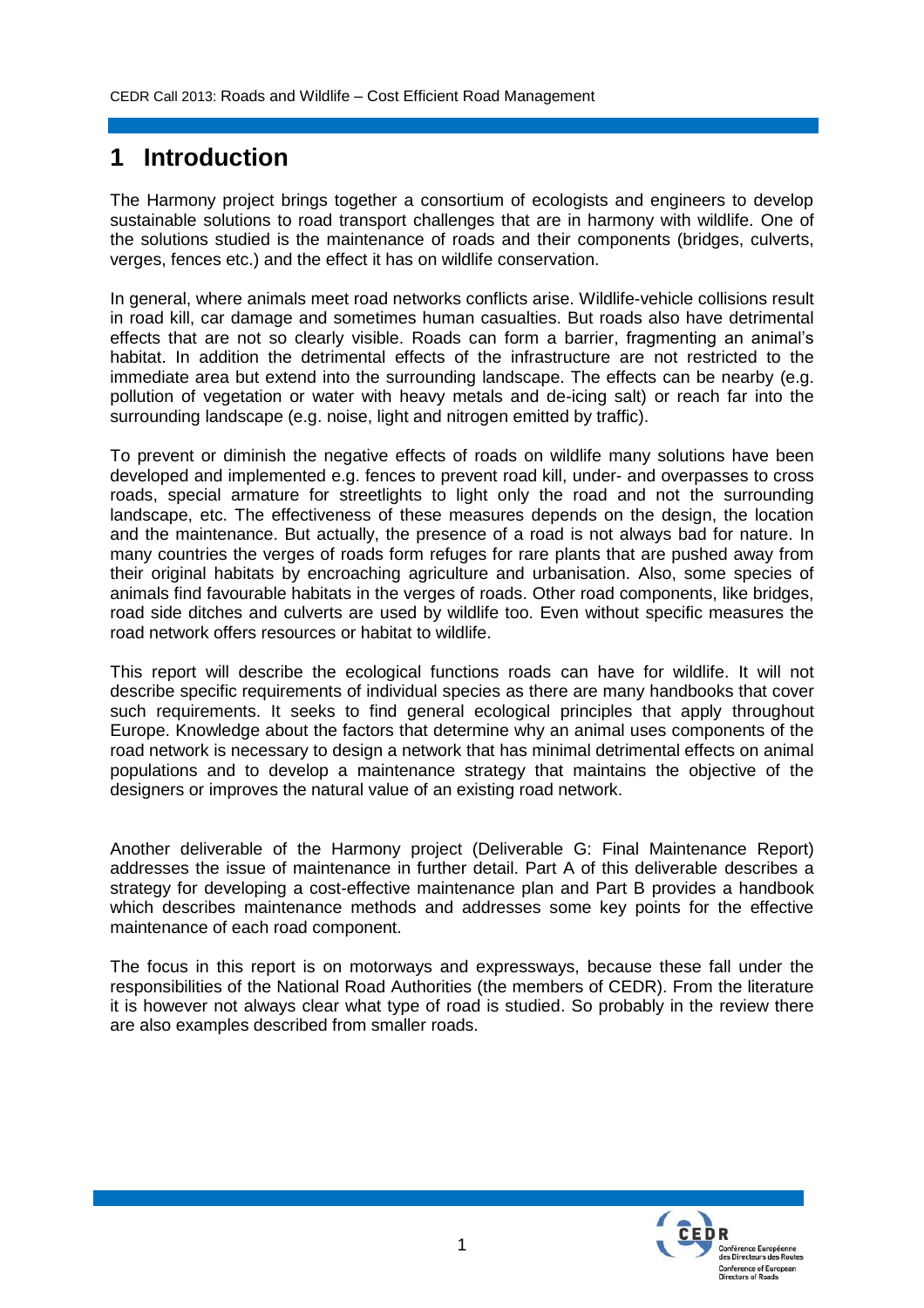## **2 Ecological functions of the road and its components**

The road network is a system consisting of many parts. All these parts can fulfil some kind of function for animals. Figure 2.1 shows the different components of a road system.

The ecological functions the road system can fulfil are:

- Food sources
- Breeding sites
- Resting sites
- Hibernation sites
- Commuting routes for daily or seasonal travel
- Routes for dispersal

Table 2.1 gives an overview of the ecological functions the road components can fulfil for different species groups. The overview is the result of a literature study and personal experiences.

| Table 2.1 | Ecological functions of roads for different species groups. $i =$ insects, $s =$ spiders, $c =$ |
|-----------|-------------------------------------------------------------------------------------------------|
|           | crustaceans, iv = other invertebrates, $f =$ fishes, $a =$ amphibians, $r =$ reptiles, $m =$    |
|           | mammals, excluding bats, $bt = bats$ , $bd = birds$ , all = all groups, $ex = excluding$        |

|                                                      |                                                                                                                    |                      |          | ◡        |             | ◡                   |
|------------------------------------------------------|--------------------------------------------------------------------------------------------------------------------|----------------------|----------|----------|-------------|---------------------|
| Subsystem of road                                    | foraging                                                                                                           | commuting            | breeding | resting  | hibernating | migration/dispersal |
| carriageway / hard shoulder                          | bd                                                                                                                 | m                    |          |          |             | i, s, c, m          |
| road verge / soft shoulder                           | i, s, c, iv, r, m, bd i, s, <u>c, iv, r, m i,</u> s, c, iv, r, m i, s, c, iv, r, m i, s, c, iv, r, m i, s, c, r, m |                      |          |          |             |                     |
| median strip                                         |                                                                                                                    |                      |          |          |             |                     |
| resting site / parking place / fuel station          | i, m, bd                                                                                                           |                      | i, m, bd | i, m, bd |             |                     |
| underpass (dry)                                      |                                                                                                                    | all, ex. bd & $f$ bt |          | r, bt    | bt          | all, ex. f          |
| tunnel                                               |                                                                                                                    | all, ex. f           |          | r, bt    |             | all, ex. f          |
| bridge                                               |                                                                                                                    | all, ex. f           | bt       | r, bt    |             | all, ex. f          |
| underpass (wet)                                      |                                                                                                                    | all                  | bt, bd   | i, bt    | i, bt       | all                 |
| culvert/tunnel                                       |                                                                                                                    | all                  | bt, bd   | i, bt    | i, bt       | all                 |
| siphon                                               |                                                                                                                    |                      |          |          |             |                     |
| ditch / canal / river/ stream crossing road = bridge |                                                                                                                    | all                  | bt, bd   |          | i, bt       | all                 |
| overpass $(dry) = bridge$                            |                                                                                                                    | all, ex. f           | bt, bd   | bt       | bt          | all, ex. f          |
| bridge over (rail)road, river or canal               |                                                                                                                    | all, ex. f           | bt, bd   | bt       | bt          |                     |
| overpass (wet) = $aqueduct$                          |                                                                                                                    |                      |          |          |             |                     |
| roadside ditch                                       | all                                                                                                                | all                  | all      | all      |             | all                 |
| pond                                                 | i, a, f, bd                                                                                                        |                      | i, a, f  | bd       |             |                     |
| sound barrier / screen / fence = guiding structure   | bt, bd                                                                                                             | all, ex. f           |          | bd       |             | all, ex. f          |
| lantern / street lamp                                | i, s, bt, bd                                                                                                       |                      |          | bd       |             |                     |
| sign posts                                           | bd                                                                                                                 |                      |          | bd       |             |                     |
| gantry                                               |                                                                                                                    | bt                   |          |          |             |                     |
|                                                      |                                                                                                                    |                      |          |          |             |                     |

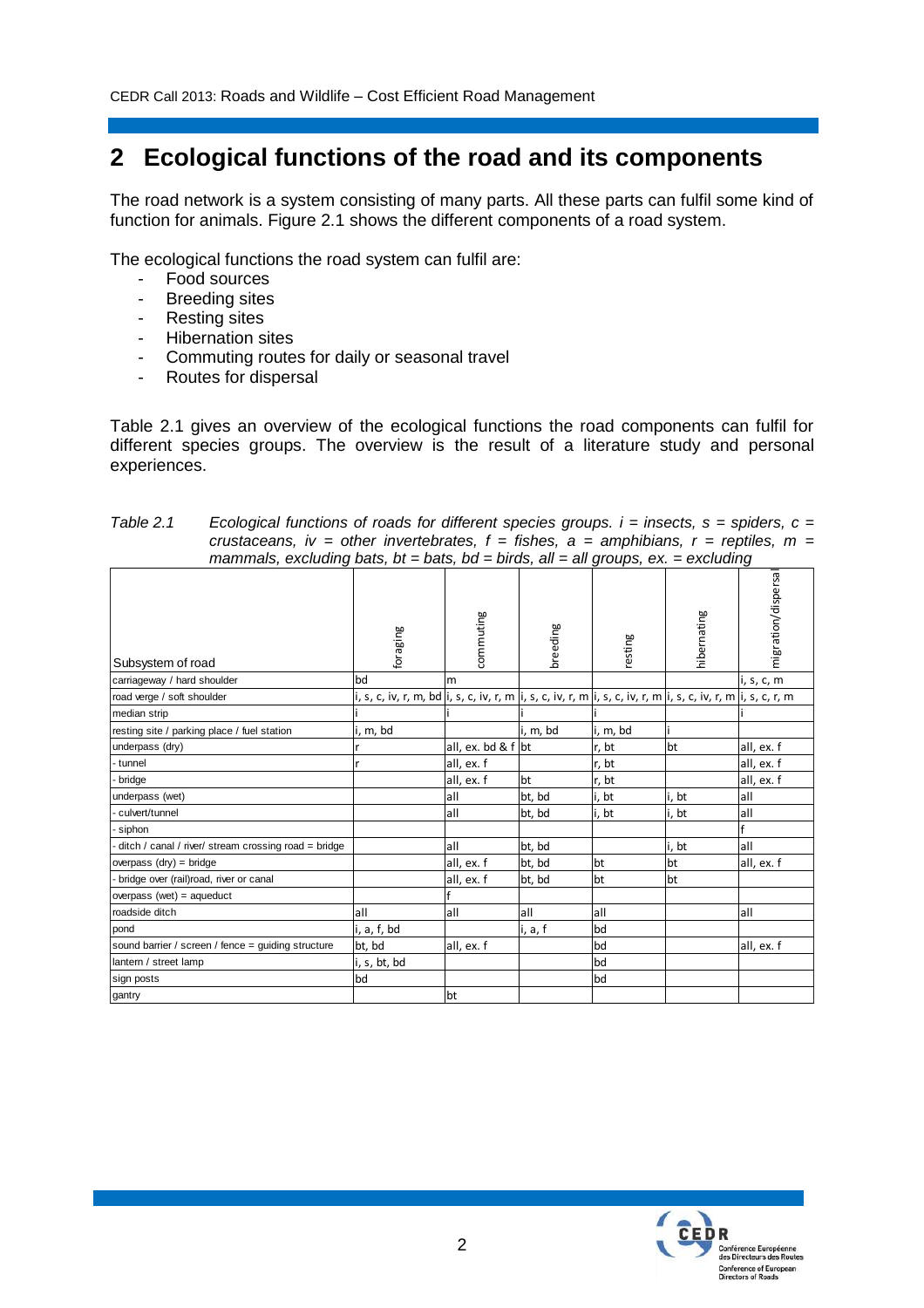

**Figure 2-1 The road**   $ne^{\text{t}}$  **network components.**

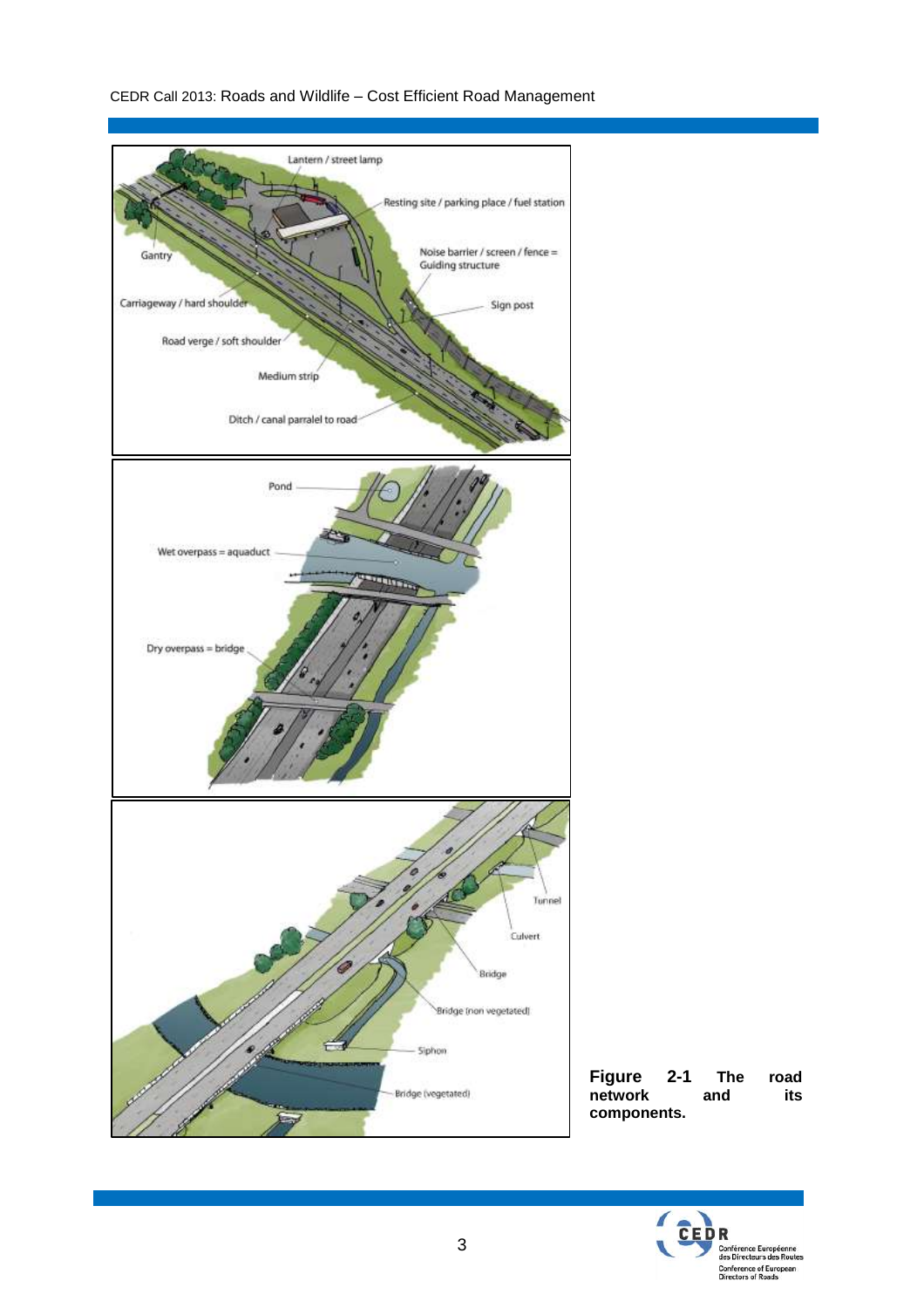### **3 Factors affecting the use of road components**

There are many reasons for animals to avoid roads. They can die or suffer injury in animalvehicle collisions; get poisoned by heavy metals or de-icing salt; and get disturbed by noise and light. The impact of roads can reach beyond the immediate area. Berthinussen & Altringham (2012b) found that the total bat activity (the number of species and the activity of Common pipistrelle (*Pipistrellus pipistrellus*); the most abundant species in their study area) was positively correlated with distance from a major road in Cumbria (UK), irrespective of differences in landscape. Total activity increased more than threefold between 0 and 1600 m from the road. Similarly, Eigenbrod *et al*. (2009) found that all anurans living in ponds along a highway in eastern Ontario, Canada, had reduced abundances near to the highway. The extent of the effect differed between the species from 200 m to more than 1000 m. For grassland birds in the Netherlands, Reijnen *et al*. (1996) found road-effect zones (significant reductions in population density) varied from 40–2800 m in width, depending both on the species and the traffic volumes on the roads. The effects may be direct (e.g. mortality, noise disturbance) or indirect (e.g. less invertebrate food for forest birds because there is less food (decaying leaves) for invertebrate soil fauna near to the forest road; Haskell 2001)

So what explains why animals get near to roads at all, and in some cases spend their whole life there? The reason lies mainly in differences in resource variables along a road compared with the surrounding landscape (see Figure 3.1). If the difference is such that the detrimental effects of living near a road can be overcome, animals may prefer to live near roads or visit the road or its neighbourhood temporarily. The following overview will go into the details. It will also become clear that, considering the attractiveness of road verges, the width of the verge plays an important role.

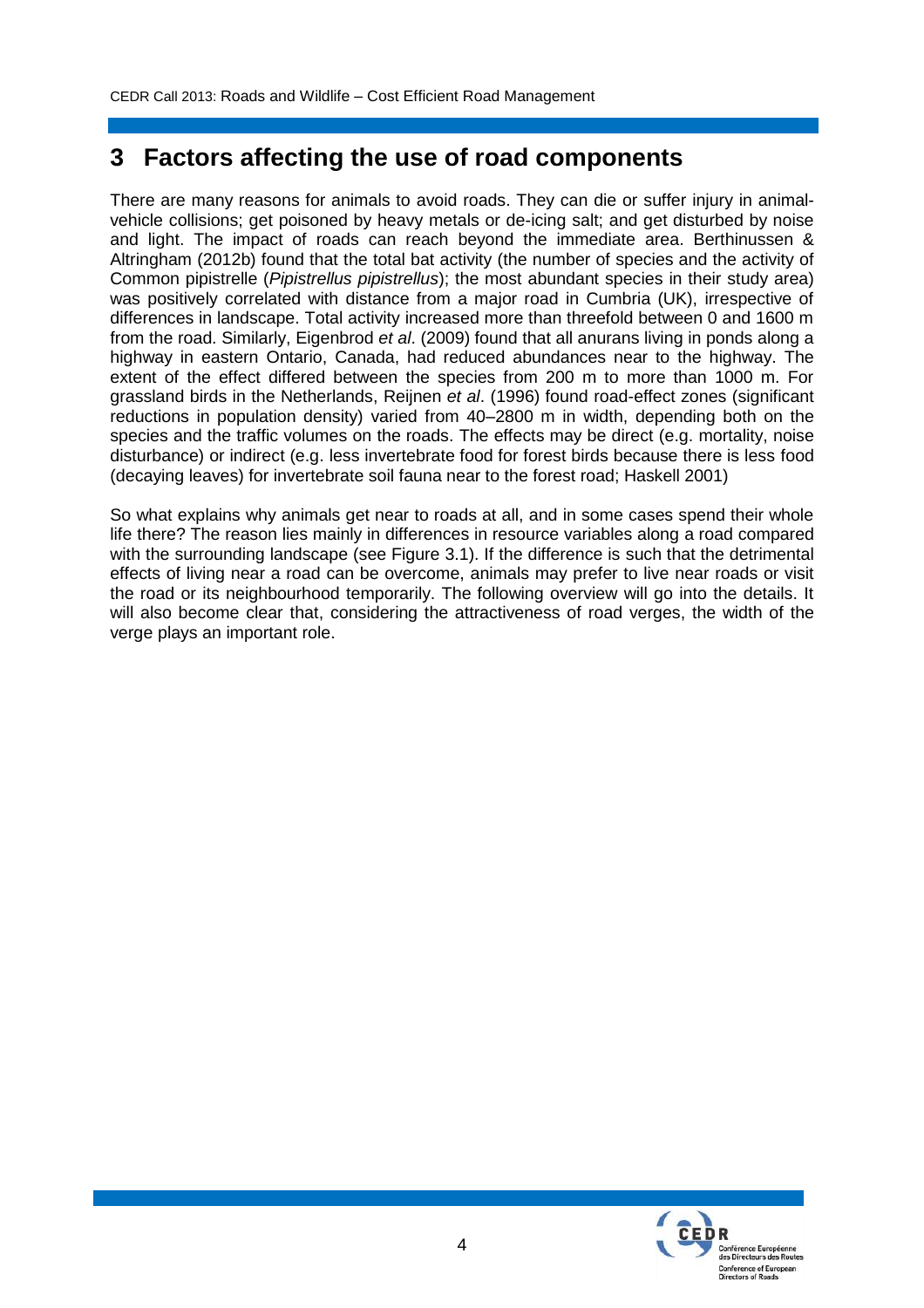| Road                                                                                                                                        |                                                                                                                                       |  |
|---------------------------------------------------------------------------------------------------------------------------------------------|---------------------------------------------------------------------------------------------------------------------------------------|--|
| Verge                                                                                                                                       |                                                                                                                                       |  |
| Resource availability<br>Resource quality<br>Resource obtainability<br>Resource permanency<br>Predator release effect<br>Other disturbances | Resource availability<br>Resource quality<br>Resource obtainability<br>Resource permanency<br>Traffic intensity<br>Other disturbances |  |
| Surrounding landscape                                                                                                                       | Verge width                                                                                                                           |  |

**Figure 3-1 Factors affecting the use of roads by wildlife. The presence or density of wildlife near a road (e.g. in the verge) depends on differences in resource availability, quality etc. in the verge compared to the surrounding landscape (left part of the figure). Differences in the same parameters, plus traffic intensity and verge width, affect the presence or density of wildlife in different stretches along a road (right part of the figure)**

#### *3.1 Roads versus the surrounding landscape*

#### *3.1.1 Resource availability*

Certain animal resources may be found near a road that are not available elsewhere in the region or are only available in low quantities. The resource can be food, water, minerals, resting sites, breeding sites, mates or warmth (Larson *et al*. 2000, Dean & Milton 2003, Smith & Dodd 2003, Antworth *et al*. 2005, Andrews *et al*. 2006, Stryjecki 2006, Fahrig & Rytwinski 2009, Peeters *et al*. 2012, Creemers & van Delft 2009, Camacho 2013, Gvozdenović & Iković 2014, Heske 2015, Planillo *et al*. 2015, Andrews *et al*. 2015, own observations).

The effect can be relatively significant, such as Hanley & Wilkins (2015) found in SW England. Along 30 hedgerows, bordered either side by roads and arable fields (cultivated with wheat, barley, oilseed rape, or beans), they found bumblebee abundance to be over twice that observed on adjacent crop-facing margins. Both the total number of flowering plant species and the floral abundance of three of the five most visited plants, as indicators of food availability, were also higher on roadsides.

In some cases a combination of resources is needed to create favourable conditions for a species to live near a road. For example obligate myrmecophilic butterfly species, such as

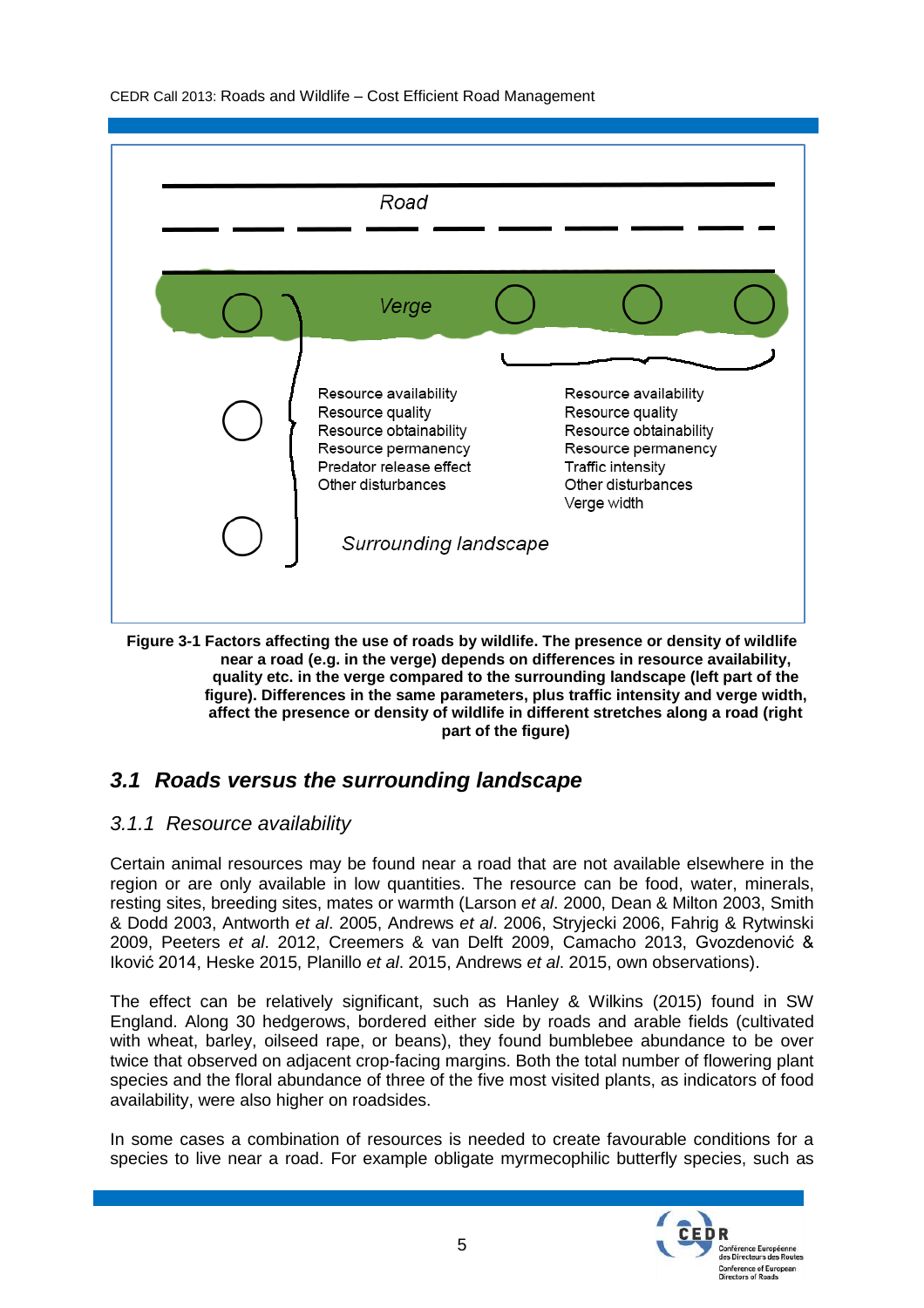the Scarce large blue (*Phengaris teleius*) and the Dusky large blue (*P. nausithous*), have narrow habitat requirements. Living as a caterpillar in the nests of the ant species *Myrmica scabrinodis* and *M. rubra*, respectively, they can only survive on sites with both host ants and the host plant Great burnet (*Sanguisorba officinalis*). Due to a more intensive use of pastures the Great burnet and the ants are missing in pastures in the Netherlands. On some road verges, as well as in some nature reserves, the host plant density is high and both ant species are present. These are the few places where the two butterfly species are found nowadays (Wynhoff *et al*. 2011).

For the two aforementioned butterfly species the conditions in road verges are always better than farther away from the road, at least in a highly cultivated country as the Netherlands. For other animal species road verges are only attractive during certain periods. Laurian *et al*. (2008) for instance found a temporary deficiency of sodium as a driving force for Moose (*Alces alces*) to visit roads. Sodium has many fundamental physiological functions in animals but is rare in boreal ecosystems where Moose thrive. In Québec (Canada), sodium is readily available in aquatic vegetation and in pools with de-icing salt that form along highways. Moose appeared to visit the pools when the need was greatest and the aquatic vegetation had not fully developed, even though the pools were near to habitually avoided highways and required long-distance movements. A comparable effect was found by Groot-Bruinderink *et al*. (2009) with Wild boar (*Sus scrofa*) and Roe deer (*Capreolus capreolus*) in the Netherlands. In years with a high quantity of beech and oak nuts (so-called 'mast years') the animals stayed in the neighbourhood of this food source. In years with a low quantity they travelled longer distances with a higher chance to cross roads. The likelihood to be hit by a car was highest for Wild boar because they find alternative food in the verges of roads. For Roe deer it was lowest, and not significant, because for this species alternative food sources are available in the neighbourhood of the beech and oak trees.

A temporary deficiency of food may also be an explanation for the contrary results of Moose road kill in Sweden. For Moose attractive browsing and resting areas are distributed patchy and occur in both large and small patches, giving a mosaic-like pattern mainly driven by forestry activities. The spatial pattern of attractive areas for browsing and resting change over time as vegetation in new areas enters the right successional stage (Kastdalen & Thøger-Andresen 2014). Thus tree removal along railways (and roads) might lead to increased traffic victims because the animals come to the fresh vegetation (Seiler *et al*. 2011). However, Eriksson (2014) did not find a relation between tree removal and collisions between trains and Moose in Sweden. An explanation could be that the animals didn't have to visit the patches with fresh food, because there was enough in the surrounding landscape. A small effect of clearance on accidents was found for the summer season when food availability is low.

#### *3.1.2 Resource quality*

It is not always just the availability of a resource but its quality can also explain the preference of a species to live near a road. In the open landscape of Israel the likelihood of Pistachio trees (*Pistacia atlantica* and *P. palaestina*) to be parasitized by galls of aphid Fordini species is higher in roadsides than away from roads. Moreover, in the semi-dry regions, eight aphid species induced more galls<sup>1</sup> in plants growing along roads than away from roads. The annual growth of the two host plants was significantly more vigorous in

 $\overline{a}$ Galls are abnormal growths that can arise in all parts of a plant resulting from the work of immature insects and other organisms.

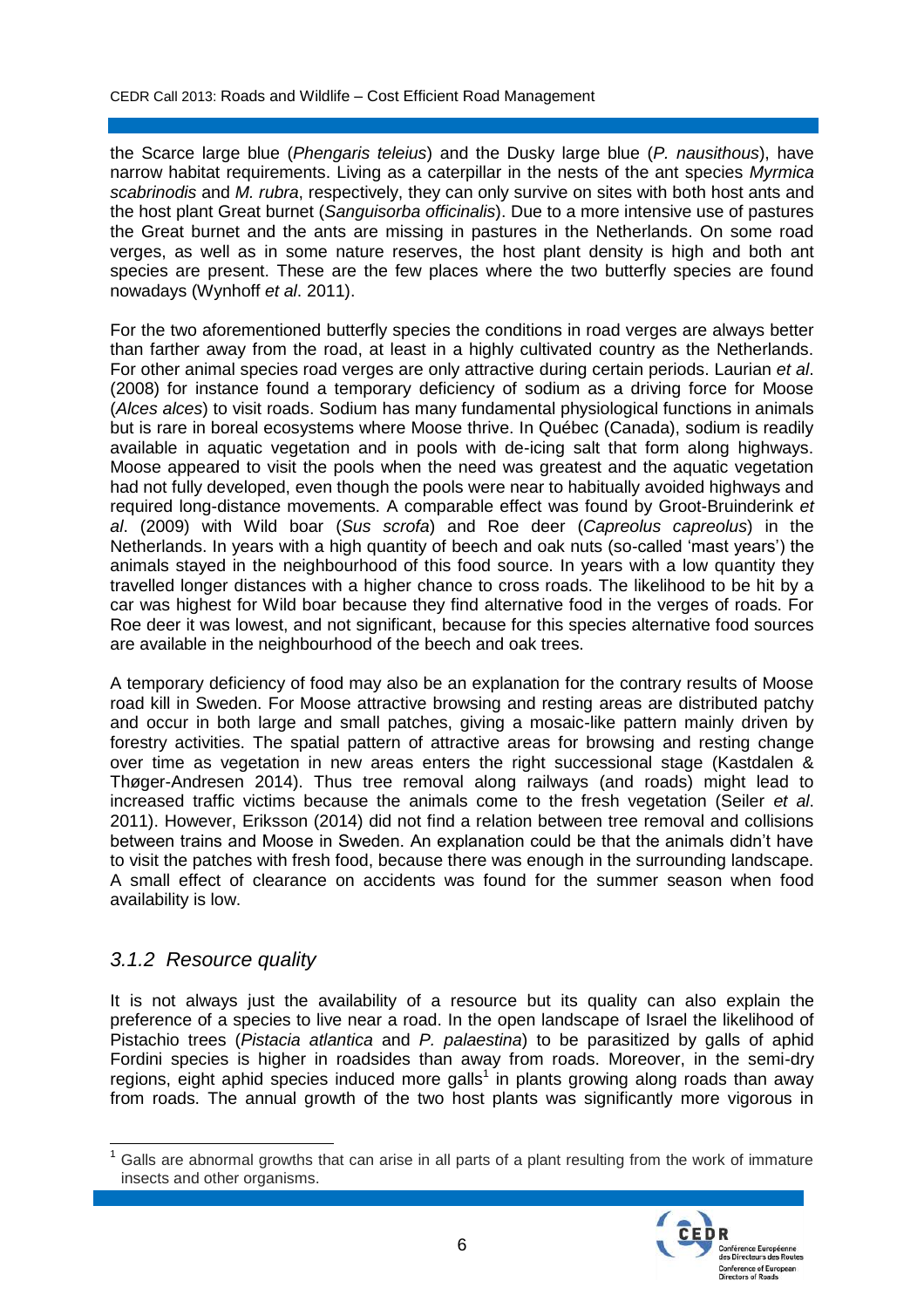roadsides than away from roads, which may have made them more attractive for gallinducing aphids (Martinez & Wool 2006).

#### *3.1.3 Resource access*

Many species of different taxa are known to scavenge on road kill or forage for prey in the verges (Dean & Milton 2003, Smith & Dodd 2003, Antworth *et al*. 2005, Fahrig & Rytwinski 2009, Heske 2015, Andrews *et al*. 2015, Planillo *et al*. 2015).

Food availability or quality alone is not always enough to make a road verge attractive for an animal. Raptors and White storks (*Ciconia ciconia*) can be seen in freshly mowed verges. When all the tall vegetation is gone, small mammals are more visible to hunters and easier to catch. In Spain, vultures and Black kites (*Milvus migrans*) frequent roads to feed on road kill. For vultures the explanation is that carcasses of larger animals are rare nowadays. In Europe, large carnivores that are able to kill large prey which they only partly eat are rare. For an obligate scavenger like the Griffon vulture (*Gyps fulvus*) road kill hotspots are the only locations in Spain where they can find food (Planillo *et al*. 2015). On the other hand, a generalist raptor such as the Black kite can find food everywhere. However, in the study of Planillo *et al*. (2015) Black kites were the only raptor species that was not negatively affected by high traffic volumes, and also showed a strong selection for road kill hotspots. Showing a preference for roads irrespective of the disturbance intensity was explained by roads and motorways being easy to spot. For a generalist predator used to human disturbance, they can provide food in a more predictable way than random movements through the landscape.

The preference for verges by certain bird species may be explained by other factors which make it easier to hunt for prey. In an intensive arable plain in western France, Meunier *et al*. (2000) found that some raptor species used motorway verges (Buzzards *Buteo buteo*) and also secondary road verges (Kestrels *Falco tinnunculus*) in preference to cultivated fields for hunting. However, their abundance along roads was not directly related to the relative abundance of small mammals. The supply of perching sites, allowing a less energydemanding hunting behaviour than flight-hunting, and the width of the verges, appeared important factors in the attractiveness of roadsides for these species.

#### *3.1.4 Resource permanency*

Road verges offer relatively undisturbed habitats especially in highly urbanised areas or in areas with extensive agricultural fields, i.e. undisturbed by mowing, ploughing, trampling, etc. This may attract species that are sensitive to this kind of disturbance. For example Delaplane and Mayer (2000) mention permanency as a factor for ground-nesting bees to build their nest in road verges, where the soil is undisturbed compared to nearby agricultural fields [\(Figure](#page-12-0)  [3-2\)](#page-12-0). Undisturbed verges also help Common voles (*Microtus agrestis*) and Hamsters (*Cricetus cricetus*) to overcome bad periods in their more favoured habitat. Both mammals are present in arable fields in high abundances when seeds are available. After harvesting the population collapses, but a remnant population remains in the road verges. Food resources in the verge may be less, but the conditions are more stable than in the arable field. When conditions in the arable field improve, voles and Hamsters can recolonize it from the verges.

Permanency, next to the proximity to water and foraging sites, and predator avoidance, is also mentioned by Smith & Stevenson (2013) as an explanation why bats often choose concrete bridges as roosts. Probably the same applies for swallows. For birds that normally

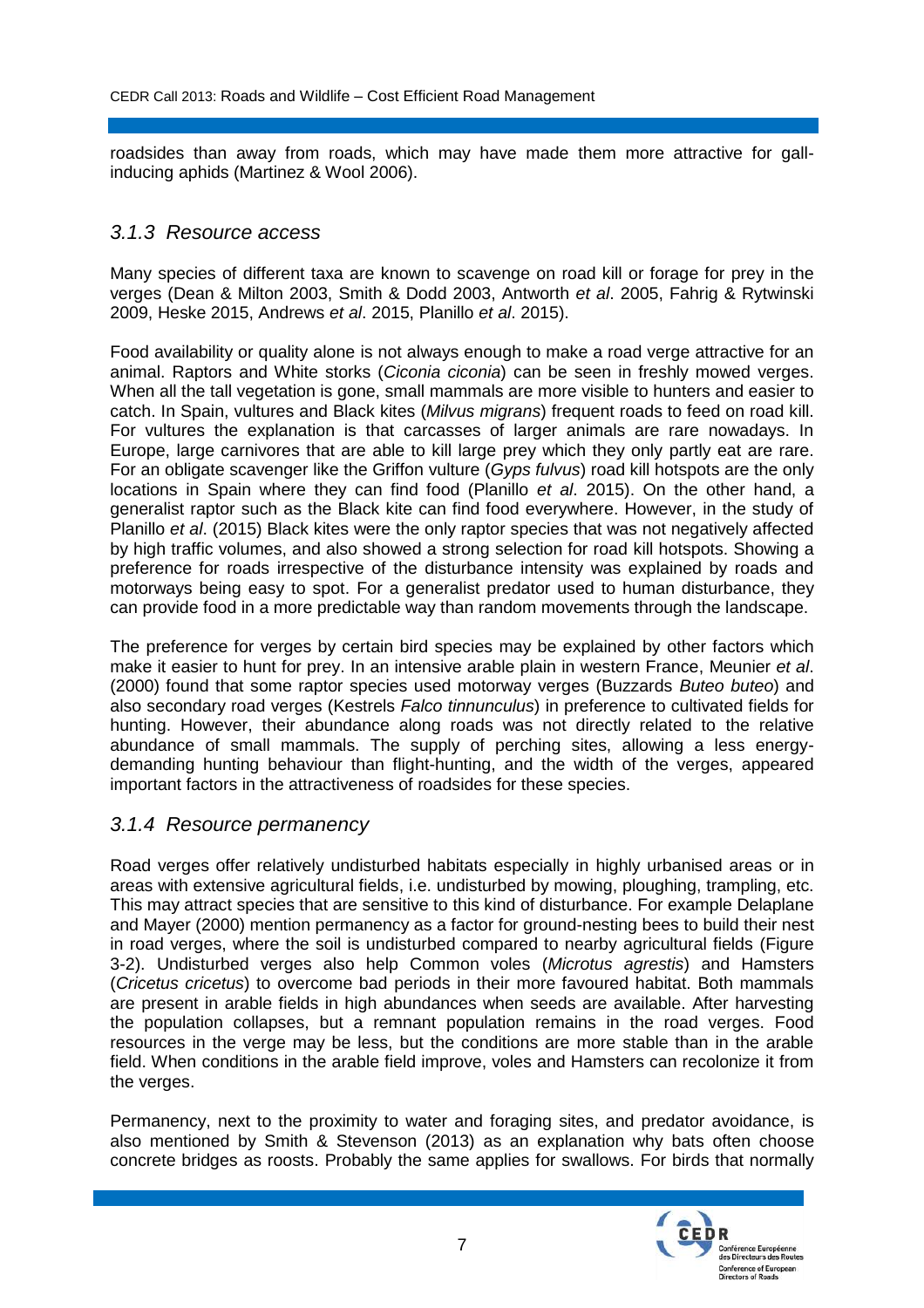breed on cliffs bridges are good substitutes in areas without mountains. Of course the benefits have to outweigh the noise and vibrations of passing traffic.



**Figure 3-2 Sand heaps created by Hairy-legged Mining Bees (***Dasypoda hirtipes***) that dug their nests in a sandy road verge (Photograph Liesbeth Leusink).**

#### <span id="page-12-0"></span>*3.1.5 Predator release effect*

Sometimes, the abundance of a species in road verges is higher than farther away from the road, though a clear difference in habitat between the two locations is not apparent. A driving force other than food, shelter or breeding sites may be in operation. Results of a study by Ruiz-Capillas *et al*. (2013) in Spain revealed different activity patterns of both mammalian predators and prey near motorways that are independent of structural differences in microhabitat. Both the Red fox and small mammals were found to use the zone close to the motorways more frequently, whereas lagomorphs and mustelids were less active there. On the one hand these results suggest that the Red fox acts as 'top predator' and mustelids follow a 'safety match' strategy avoiding the area close to the motorway where the fox is more active. On the other hand, abundances of prey species are negatively associated with the activity of their most frequent predators; mice and voles are prey of mustelids and rabbits and hares are prey of Red fox (the predator release effect, Fahrig & Rytwinski 2009). However, Planillo & Malo (2013) found the lowest rabbit abundance next to the motorway and the highest abundance at an intermediate distance, while hunting and carnivore pressures were highest farthest from the infrastructure. They argue that some sort of road avoidance or other process must underlie the observed abundance pattern, possibly in combination with a predator release effect.

*3.1.6 Other factors*

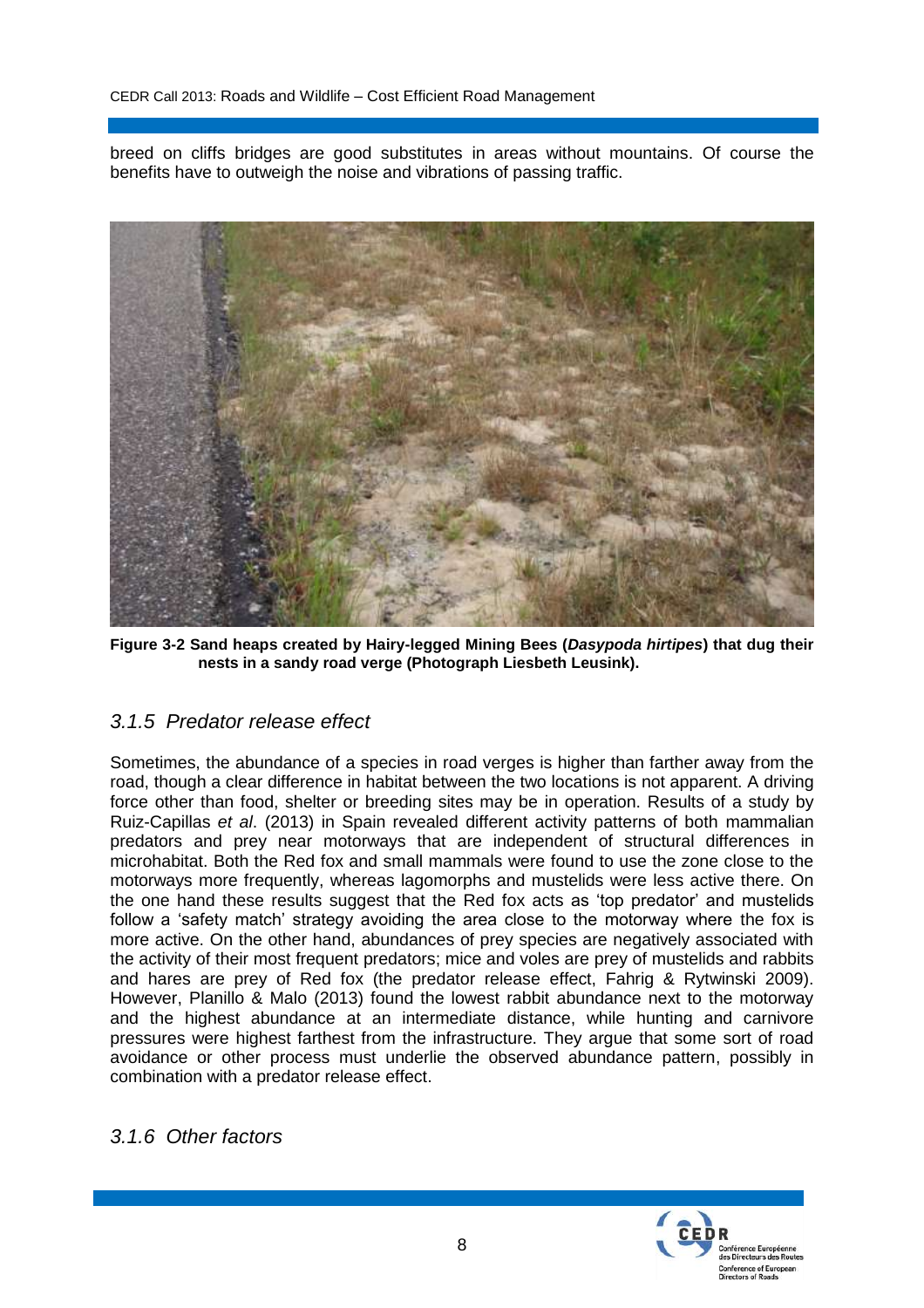The cause of a preference for roadsides as breeding habitat is not always clear. Polak *et al*. (2013) noted a higher number of Great tits (*Parus major*) and Song thrushes (*Turdus philomelos*) near a busy road in Poland than farther away from the road, while for all other bird species it was the other way round. They could not find an explanation for this finding. Actually, nests of Great tits near the road had an elevated mortality among nestlings, probably because the parent birds had been killed in collisions with vehicles. Halfwerk *et al*. (2011), working with Great tits in the Netherlands, also found an effect of traffic on reproductive success. They found a negative effect of traffic noise on reproductive success with females laying smaller clutches and pairs fledging fewer young in noisier areas.

From an evolutionary point of view breeding near a road seems to be disadvantageous for Great tits and Song thrushes in the study of Polak *et al*. (2013). For now it is unclear which factors make them breed here anyway and in higher numbers than farther away from the road.

#### *3.2 Differences along roads*

#### *3.2.1 Resource availability*

Differences in the availability of resources (food, shelter, breeding sites) are also good predictors for differences in the presence or abundance of species parallel to roads. For example, in a dry agricultural landscape in central Spain, road stretches with road kills of European polecats (*Mustela putorius)* were characterised by greater numbers of Rabbit (*Oryctolagus cuniculus*) burrows in road verges and by higher traffic flow and speed than road stretches without Rabbit burrows (Barrientos & Bolonio 2009).

In an open agricultural landscape in southwestern Poland disproportionately high mortality among birds was recorded near trees, and hedgerows parallel to the road and near built-up areas, while it was much lower in open farmland. The trees and hedgerows attracted birds that made their nests in them, foraged in them, used them as a retreat when a threat appears while foraging on the ground or hunted for insects that aggregated at the lee side of them (Orłowski 2008).

The presence of (planted) hedgerows and hedges also had an effect on spider communities in France and small mammals in the UK. In highway verges in an intensive agricultural landscape west of Paris, France, the presence of (planted) hedgerows resulted in a different spider community compared to sites without hedgerows. Spider communities in non-planted sites were complementary to that of planted sites (Le Viol *et al*. 2008). In north Cambridgeshire, UK, Bank vole *(Myodes glareolus*) and Field vole (*Microtus agrestis*) numbers showed a significant positive correlation with the dimensions of hedges and the width of the tall grass area, respectively. Wood mice (*Apodemus sylvaticus*) were also more numerous on verges with large hedges but the relationship between mouse abundance and verge structure was complex. The number of mice in 1994 was positively and significantly correlated with hedge features and with the width of the short grass sightline, whereas in autumn 1996, they were only significantly correlated with total verge width (positive association) and ditch width (negative association) (Bellamy *et al*. 2001).

For flower visiting insects the presence of flowers is obviously important. Working in Kansas Hopwood (2008) found bees to be twice as abundant on roadsides supporting native prairie plants compared with those dominated by non-native grass and flowers; roadsides with native plants also supported about 35 percent more bee species. Higher floral species

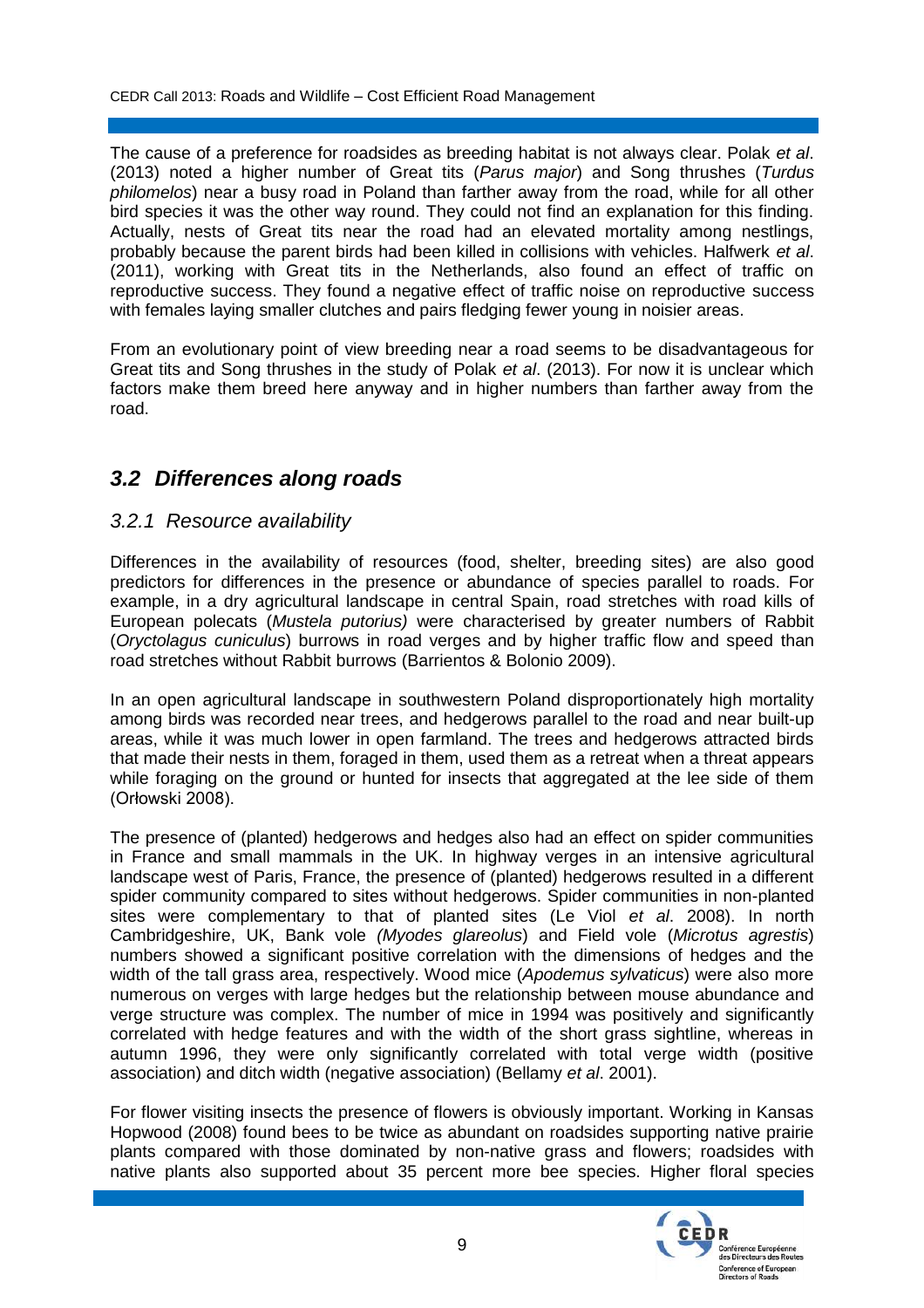richness, higher floral abundance, and higher percentage of bare ground were the factors that led to the greater bee abundance and bee species richness.

For butterflies in road verges in semi-natural grasslands in Finland Saarinen *et al*. (2005) found that high nectar abundance was the most important factor increasing the numbers of meadow butterflies in road verges, while meadow moths were mostly favoured by shelter provided by tall vegetation. Of all habitat variables explored by Ries *et al*. (2001) in roadsides in Iowa, US, the species richness of plants in flower showed the strongest effect on mean richness and abundance of both disturbance-tolerant and habitat-sensitive butterfly species. Interestingly, relative numbers indicated that mortality risk was more than twice as high on grassy roadsides (with less flowering plants). Tracking studies by Ries *et al*. (2001) showed that butterflies were less likely to exit flower-rich prairie roadsides, indicating that their mortality rates may be lower along these verges. This was confirmed in a study by Skórka *et al*. (2013), who found that the proportion of individuals killed on roads in farmland in Poland was negatively linked with the abundance of butterflies in road verges, the richness of the plant species and the share of grassland in the surrounding landscape. These results suggest that a so-called 'ecological trap' (i.e. animals are attracted to a dangerous place) did not exist for these butterflies.



**Figure 3-3 The more flowering plants in the verge, the higher the abundance and species richness of butterflies. At the same time the relative numbers of road killed butterflies decreases (Photograph Floris Brekelmans).**

#### *3.2.2 Resource access*

Not only do high objects in verges benefit single avian species (see section 3.1.3), their presence also appears to have an influence on avian species richness. In a sample of 100 right-of-ways (ROW) or verges the best competing model to explain avian species richness included the synergistic effects of verge width, traffic intensity and the availability of perch sites (McCleery *et al*. 2015). Species richness was higher in verges with perches. Perches

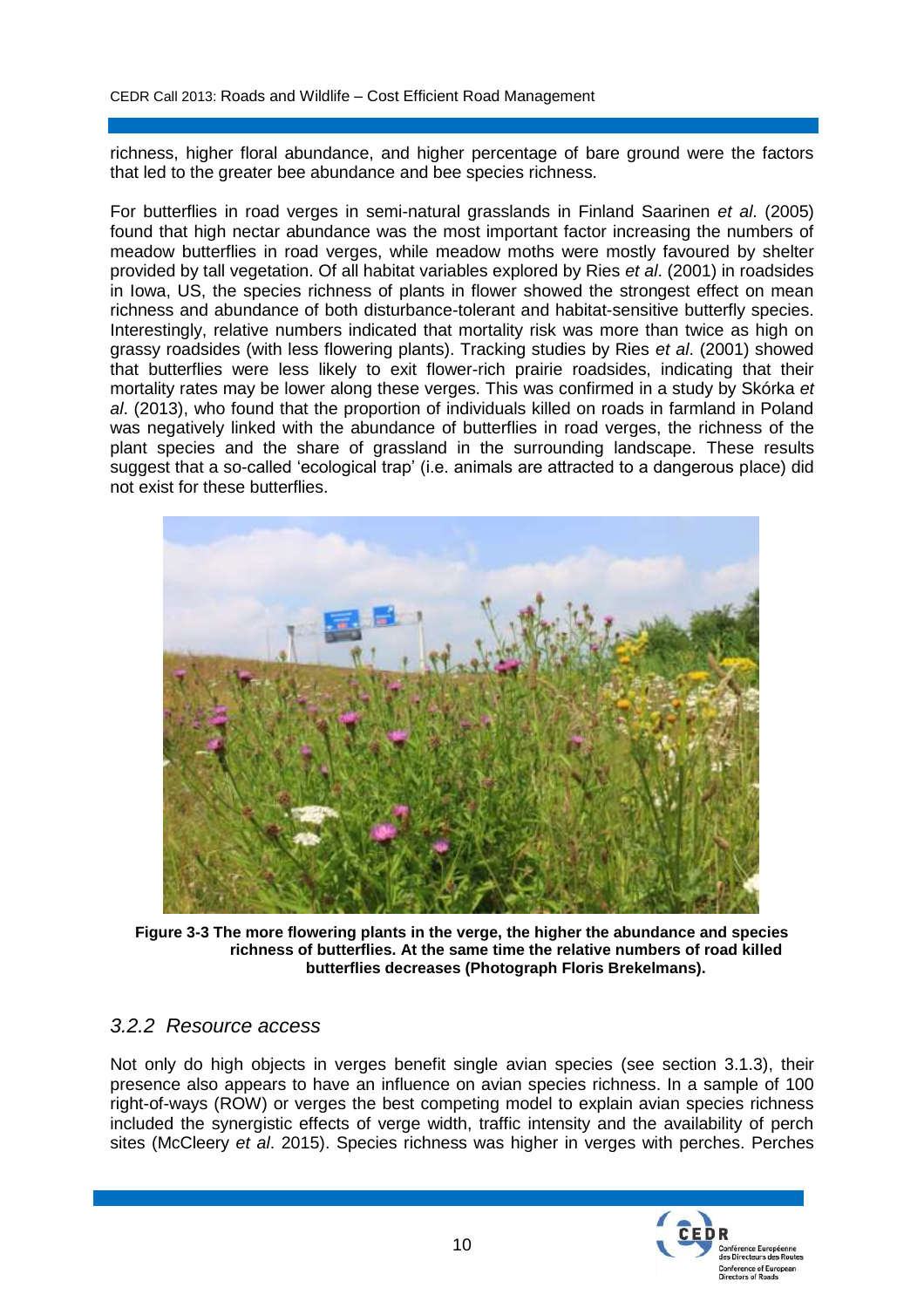being signposts, fences, trees, utility poles, etc.. Birds used the perches for singing, courtship flights, hunting and scanning the surroundings (for mates, food or danger).

#### *3.2.3 Verge width and traffic*

For birds, small mammals and butterflies it was shown that the width of the verge has an effect on species presence, abundance or species richness (Bellamy *et al*. 2001, Saarinen *et al*. 2005, de Redon *et al*. 2015, McCleery *et al*. 2015). In west-central Illinois, USA, species richness of small mammals along six different road types increased significantly with verge width and vegetation height. Species richness decreased significantly with vegetation thickness and biomass (McCleery *et al*. 2015). In the same study, avian species richness was found to increase with verge width and to decrease with traffic intensity. Increasing traffic (vehicles/day) reduced the positive effect of verge width considerably. Along roads with high traffic intensity (>7000 vehicles/day) the avian species richness in wide verges (>30 m) was only half as much as in narrow verges (<10 m), while along roads with low traffic intensity (1 vehicle/day) it was 8:1. Along roads with medium traffic intensity (1427 vehicles/day) it was 5:1 (McCleery *et al*. 2015).

Traffic volumes (average number of vehicles per day) did also affect the abundance, species richness and diversity of the raptor bird community in Central Spain (Planillo *et al*. 2015). These parameters were highest at medium traffic volumes and decreased at highest traffic volumes. Among the species there were exceptions. The abundance of Booted eagles (*Hieraaetus pennatus*) was driven by the abundance of prey, not by any variable related to traffic.



**Figure 3-4 A highway in the Netherlands with a broad verge and median stripe (Photograph Dennis Wansink).**

Traffic volume and roadside width do not affect the abundance and species richness of bees in Kansas, USA (Hopwood 2008). However, the widths of the roadsides in this study were 18

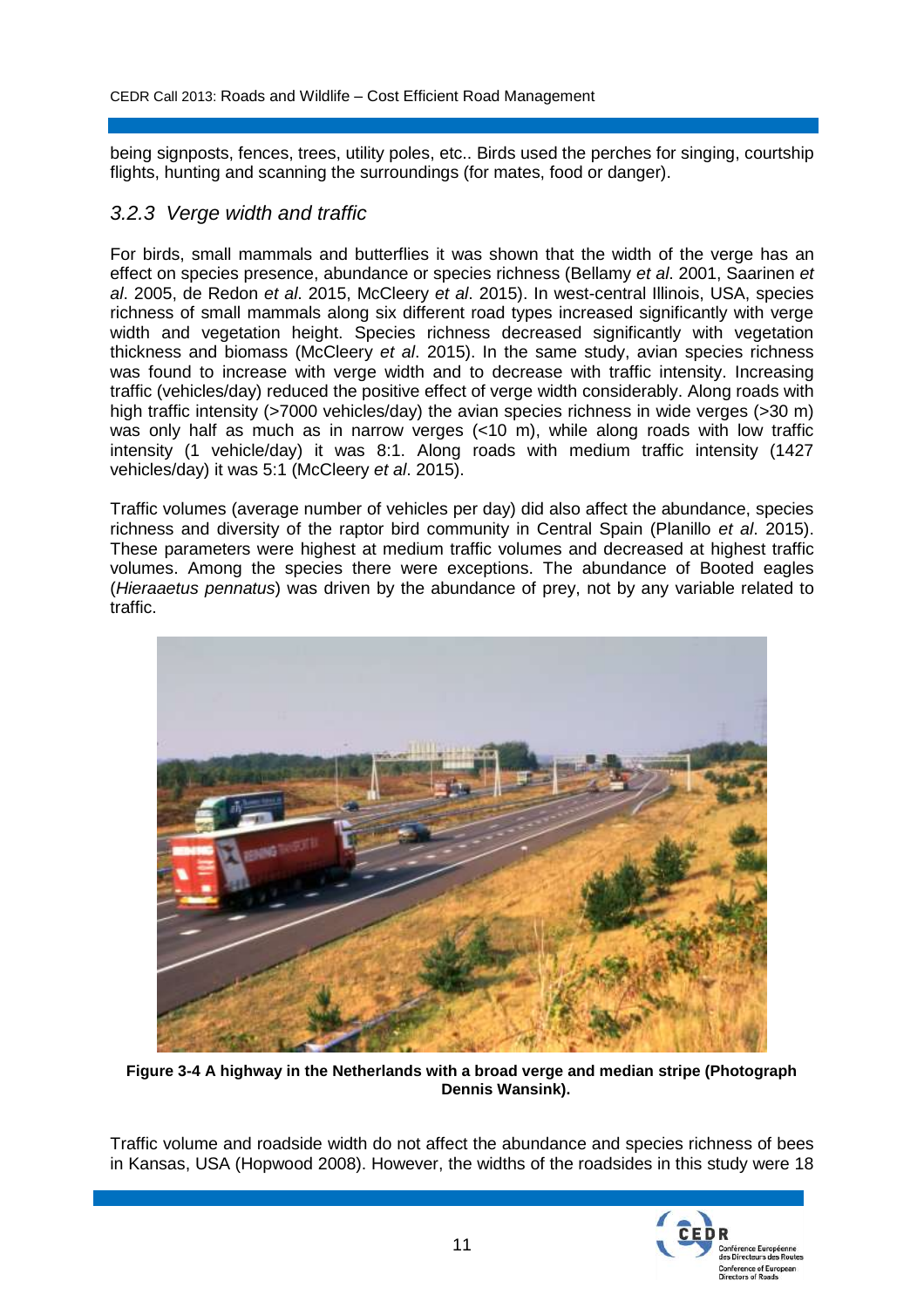m or more, while in the studies mentioned earlier the smallest widths were less than 5 m. De Redon *et al*. (2015) found lower abundances of Millet's shrew (*Sorex coronatus*) in road verges than in highway verges. The authors argued that the broader highway verge provided more food for this species, enabling the animals to spend more time here; possibly their whole life cycle. The narrower road verges were probably only used by animals dispersing from nearby woods. Shrews need lots of food (invertebrates) and move intensively through their relatively large home range to find it. Therefore, Hopwood (2008) may not have found an effect because the smallest verge width in her study provided all the resources needed by all bee species. In general larger patches of habitat are considered to have higher conservation potential, because they have larger core areas, are less likely to be influenced by external impacts (edge effects) and are more heterogeneous in vegetation structure, thus providing suitable habitat for more species.

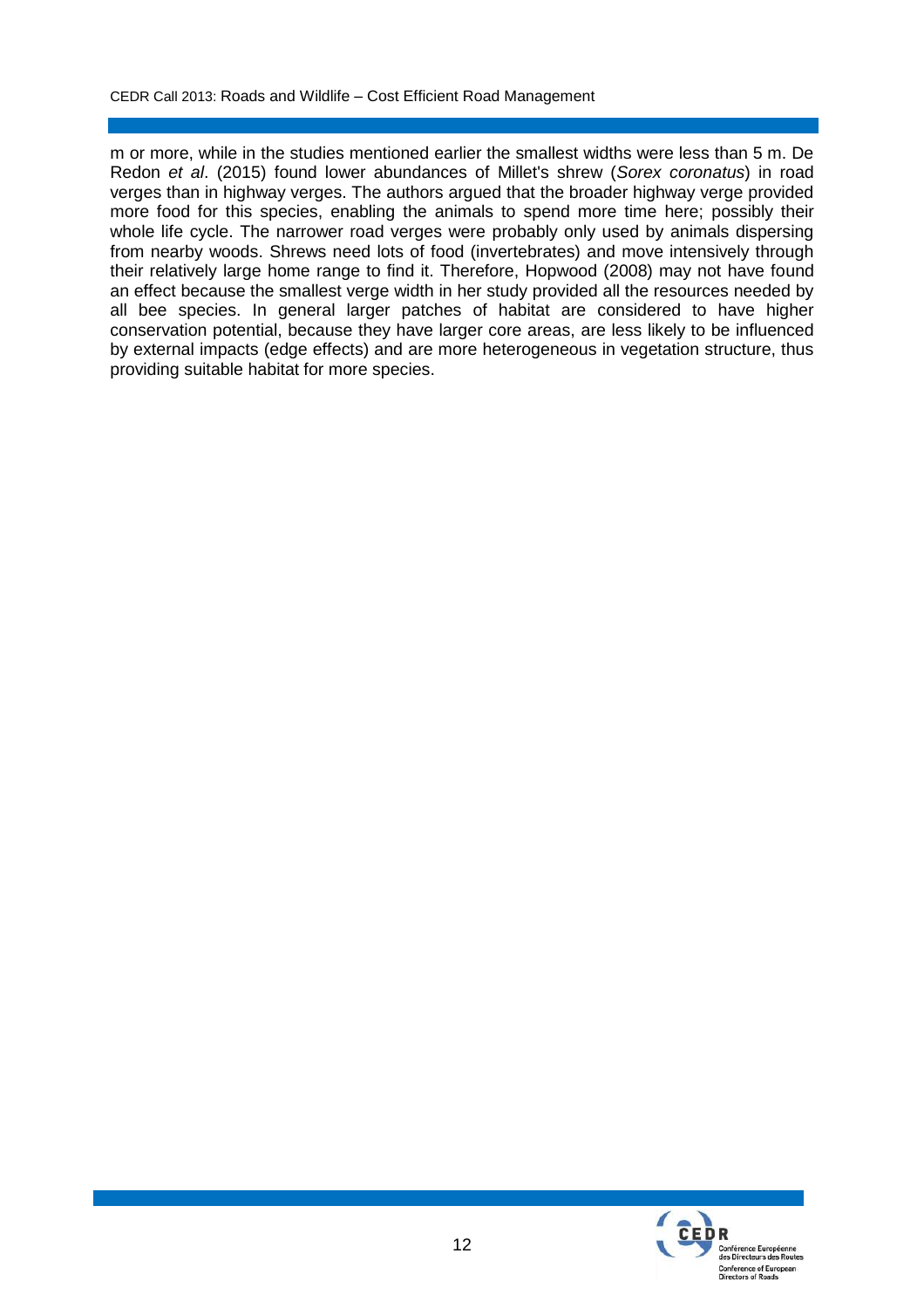## **4 Road crossings**

A common reason why animals come into contact with roads is because they want to cross over to habitat on the opposite side for various reasons e.g. (temporarily available) food, mates, hibernation or breeding sites; or young have to leave their birthplace (dispersal). Ideally, animals would not have to cross the road at grade; availing of under- or overpasses. In considering the various factors that determine the use of under- and overpasses or the location where animals cross at road level, some trends become apparent.

#### *4.1.1 Under- and overpasses*

Under- and overpasses must have dimensions appropriate for the animal to pass through or over. For example, badgers use tunnels that are hardly wider than themselves, but the sizes of underpasses for bats are much bigger than their body sizes. Thus, for example, the minimum cross sectional area of culverts for Daubenton's bats (Myotis daubentonii) is 7 m<sup>2</sup>, for Pond bat (*Myotis dasycneme*) 18 m<sup>2</sup> and for Common pipistrelle (*Pipistrellus pipistrellus*) 47 m<sup>2</sup> (Boonman 2011), which is significantly more than their body sizes. In fact, the smallest of the three (Common pipistrelle) had the largest minimum cross sectional area. It has been noted by Abbott *et al*. (2012) that the use of underpasses by bats depends on their flight capability and sensory perception. Clutter-adapted species such as Lesser horseshoe bat (*Rhinolophus hipposideros*), Natterer's bat (*Myotis nattereri*) and Brown long-eared bat (*Plecotus auritus*) flew through narrow drainage pipes, while edge-space species, the Common pipistrelle and Soprano pipistrelle (*Pipistrellus pygmaeus*) for instance, used the larger tunnel. The open-adapted Leisler's bat (*Nyctalus leisleri*) didn't use any underpass but flew over the road. Both the clutter-adapted and the edge-space species showed a preference to fly through an underpass over flying over the road (Abbott *et al*. 2012).

Effects of size and form of underpasses were also found for fish. On first sight no obstructions seem to be present in culverts and siphons to be used by fish. However, in narrow culverts and in siphons the stream velocity is often too high for fish to overcome. Culverts and tunnels with the same width as the stream they connect do not create this problem. Culverts and siphons with adaptations to diminish the stream velocity or that create standing water where the animals can rest solve this problem (Benton *et al*. 2008, Ottburg pers. com.).

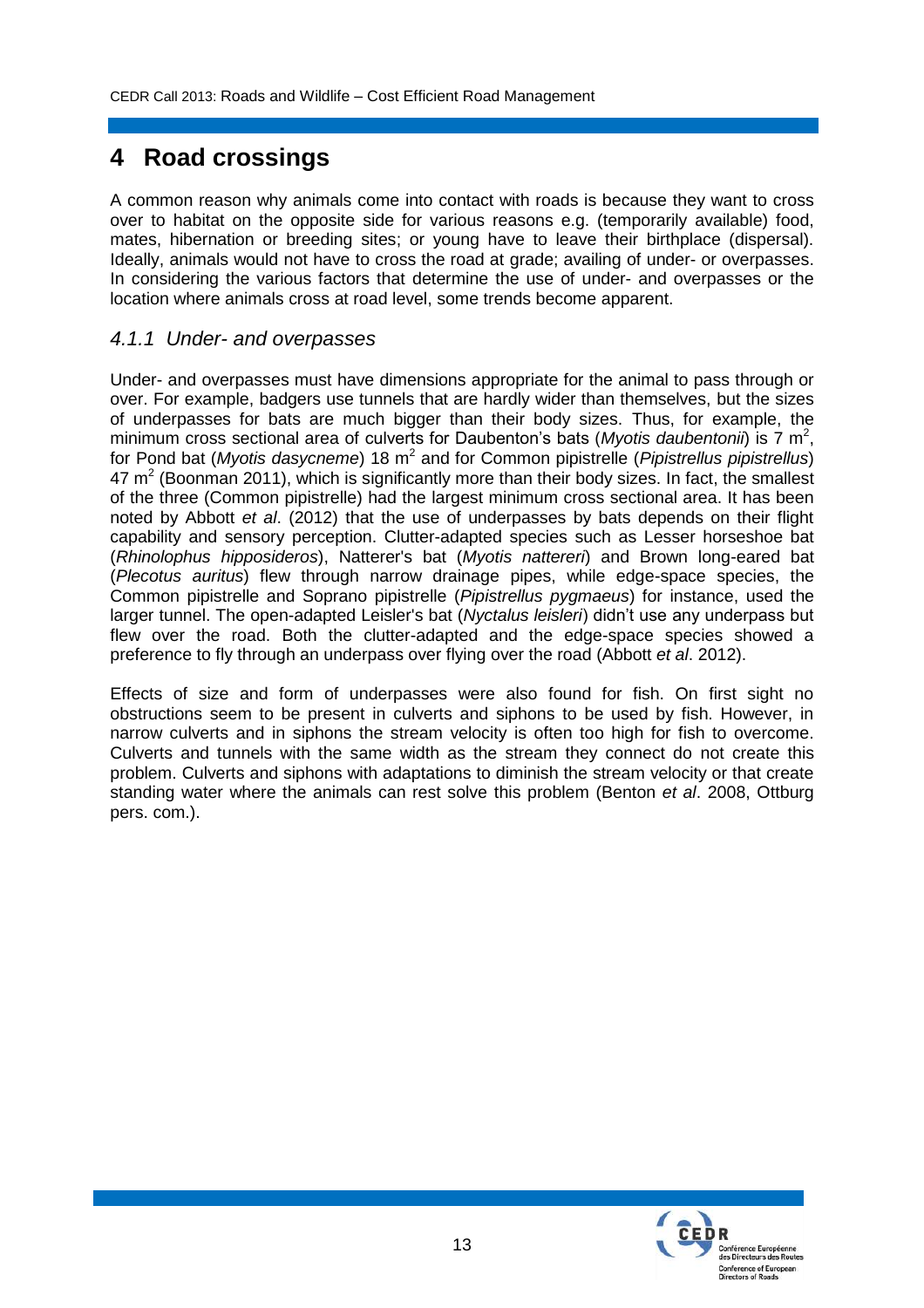

**Figure 4-1 A wildlife overpass in Hungary (Photograph Dennis Wansink).**

Some species do not seem to have specific requirements regarding the shape and dimensions of under- and overpasses. Emond *et al*. (2011) compared the use of 139 tunnels by badgers with the physical aspects of the tunnels. It appeared that none of the physical aspects explained the frequency of use. When corrected for badger density and distance to the nearest badger set, the landscape structure was the decisive factor to predict badger use (see also Bach & Müller-Stiess 2005 for bats). In half open landscapes, with c. 50% (25- 75%) wooded banks, hedgerows and c. 50% grassland, arable land, ditches etc., the frequency of use was highest, while in urban landscapes it was lowest. In other words, preferred foraging sites and guiding structures near a tunnel will enhance its use more than its physical aspects. Grilo *et al*. (2008) also found that the form and size of underpasses in Portugal was not the decisive factor determining their use by the most common carnivores (Red fox *Vulpes vulpes*, Stone marten *Martes foina*, Badger *Meles meles*, Genet *Genetta genetta* and Mongoose *Herpestes ichneumon*). In terms of individual species usage patterns, Red foxes used drainage tunnels less frequently in open areas with little cover, martens avoided tunnels with vegetation cover over the entrance, while Otters (*Lutra lutra*) crossed more frequently where tunnels fed into streams and rivers and when river banks had more vegetation. Low disturbance by humans was also a key feature.

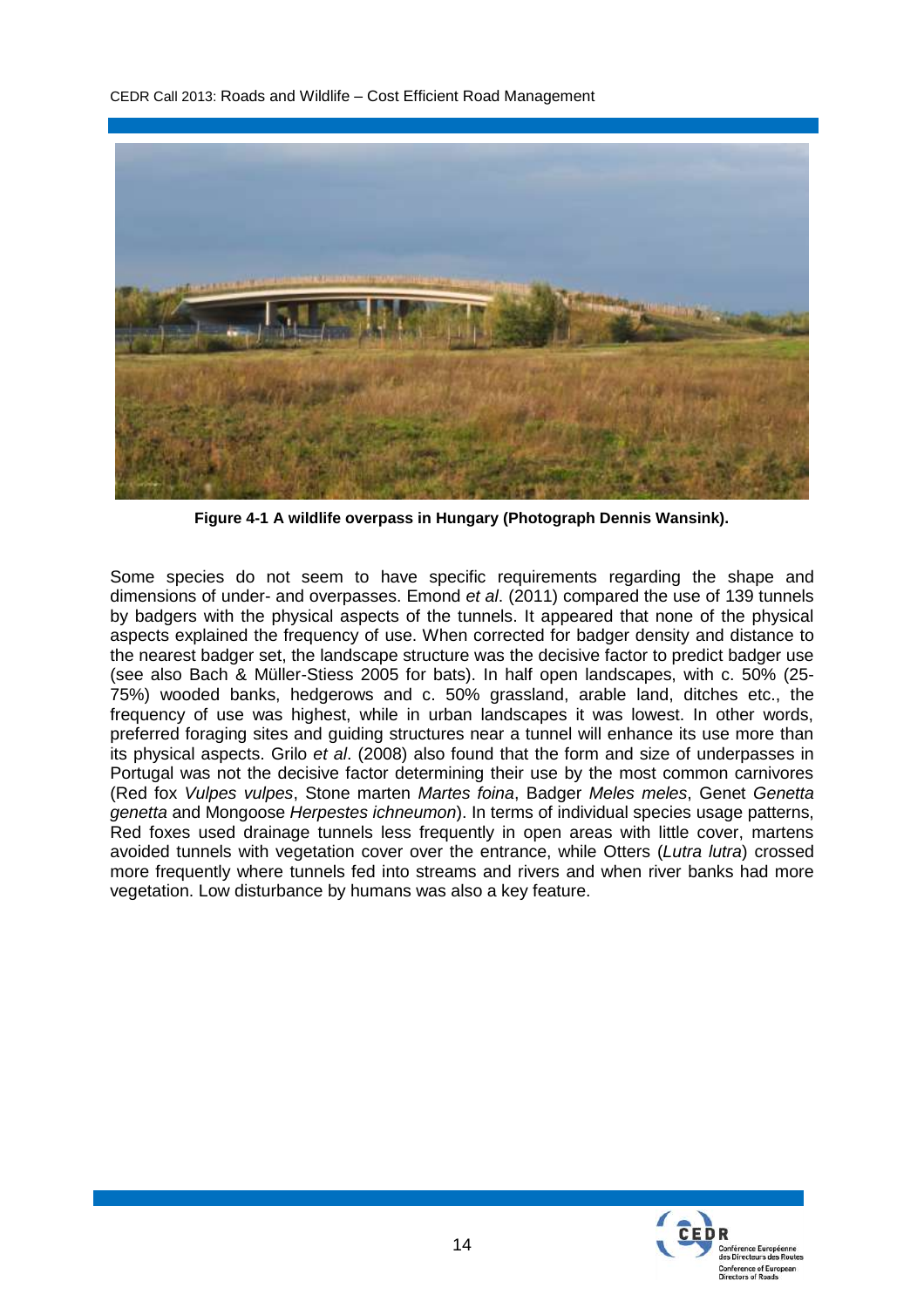

**Figure 4-2 A badger tunnel made of a drainage pipe used by Badgers (***Meles meles***) to cross a highway in the Netherlands (Photograph Floris Brekelmans).**

Kintsch & Cramer (2005) and Jacobson (2015) argue that different guilds of species can be recognised in relation to the use of under- and overpasses based on their ability to minimize mortality risk. For example, many small animals readily accept small, enclosed culverts as passageways because the darkness and cover simulates conditions they seek in other situations to avoid detection by predators. Contrarily, Pronghorn (*Antilocapra americana*) seek open passages and plenty of manoeuvring room because of their adaptation to seeing their predators from afar and running away; thus any hint of enclosure is perceived as dangerous to them. It has been noted, however, that animals do not always follow the rules of their guild. The minimum width of fauna overpasses for Roe deer (*Capreolus capreolus*) is set at 15 m (Wansink *et al*. 2013), but in the Netherlands animals are seen on narrower bridges with high screens (creating a tunnel appearance) and have actually been seen sleeping there (pers. com. J. Brandjes). A possible explanation could be that Roe deer in the Netherlands are less cautious, because of the absence of large predators, low hunting pressure and high human density in the country.

#### *4.1.2 Road level crossing location*

The many studies carried out on the characteristics of locations where animals cross roads directly and where blackspots of road kill occur, have shown that an animal's movement through the landscape determines where they will cross the road. When commuting, most animals follow linear structures (forest edges, hedge and tree rows, ditches, fences, footpaths etc.). Where these structures meet roads, animals will cross the road (Huijser 2000, Lesiński 2008).

According to Ascensão (2013) the place where a Beech marten (*Martes foina*) crosses a highway depends on three things:

1. the animal's activity near the highway;

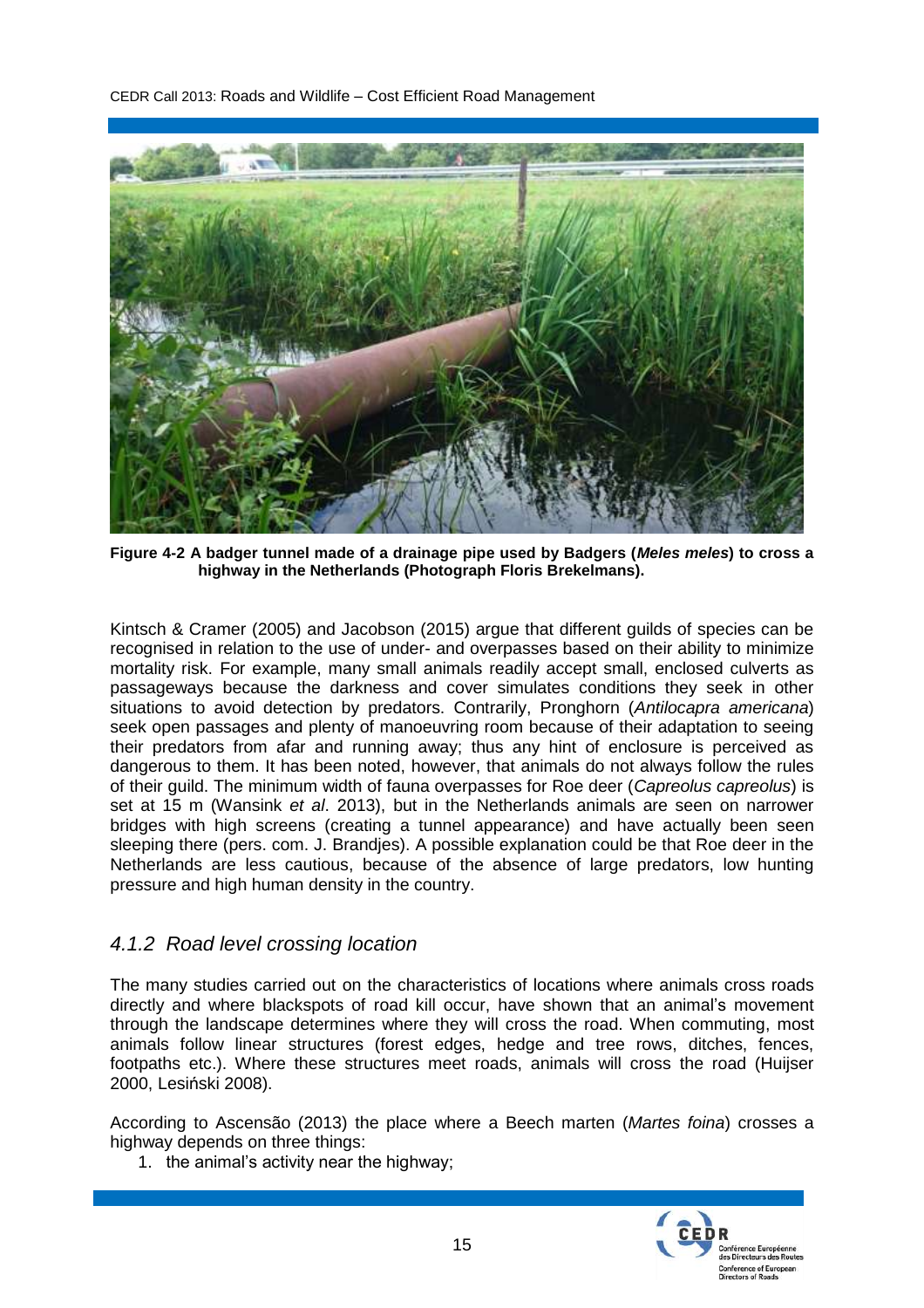- 2. the proximity to an available passageway;
- 3. knowledge of available passageways.

So, a marten may be near to a highway because he wants to cross it or the animal is there for other reasons (e.g. food). When the animal wants to cross, the distance to the nearest safe passageway (a fauna underpass or other structure) determines if the animal goes to the safe passageway or crosses at the point where he is. Finally, only resident animals will know the distance to safe passageways, vagrants will not and will cross the road even though a safe passageway is nearby.

The knowledge that animals follow linear structures is used extensively to guide animals to safe road crossings, when the original commuting route is severed by road construction. However, directing animals to a new point of crossing is a difficult task. Berthinussen & Altringham (2012a) noted that bats did not cross at the new safe crossing more than at their unmitigated traditional road crossings, even though a line of trees was planted towards the new crossing connecting it with the severed former commuting route. In a field experiment in Sweden, Christensen *et al*. (2015) placed a screen across a commuting route of Daubenton's bats (*Myotis daubentonii*) to force them to either fly up and continue their flight at a higher altitude or to move along the screen to another crossing. Interestingly, the bats did neither. They moved to another route that was already in use by other members of their colony. Van der Grift & Ottburg (pers. com. F. Ottburg) noted that of 800 individually marked Common toads (*Bufo bufo*) only 300 passed through an amphibian tunnel under a local road. Though screens were placed along the road on both sides of the entrance to the tunnel, many animals walked in the wrong direction when reaching the screen or returned back to their wintering habitat. These examples show that it is important to test or monitor wildlife over- and underpasses to find out if they are effective. In many cases the target species use mitigation measures but their effectiveness can be improved.

Wildlife-vehicle collisions (WVC) only occur when animals get on the road to cross it or for another reason (e.g. to scavenge on road kill or hunt for prey in the verge). Common toads (*Bufo bufo*) cross roads when the road dissects their migration route between their winter habitat and breeding habitat. For example, hotspots of herpetofauna road mortality on highways in New York State, USA, were located where wetlands approached within 100 m of the road, and the best predictor was a causeway configuration of wetlands (wetlands on both sides of the road) (Langen *et al*. 2009). Orłowski *et al*. (2008) noted the same results for amphibians in South-western Poland.

If there is no reason to cross (both breeding and winter habitat are on the same side of the road) WVCs will be absent or less. The studies of Ries *et al*. (2001) and Skórka *et al*. (2013) proved this for butterflies. Along verges with optimal habitat (lots of flowers) relatively less animals were killed compared to verges with suboptimal habitat. However, when the animals were disturbed (by mowing activity) WVCs increased (Skórka *et al*. 2015).

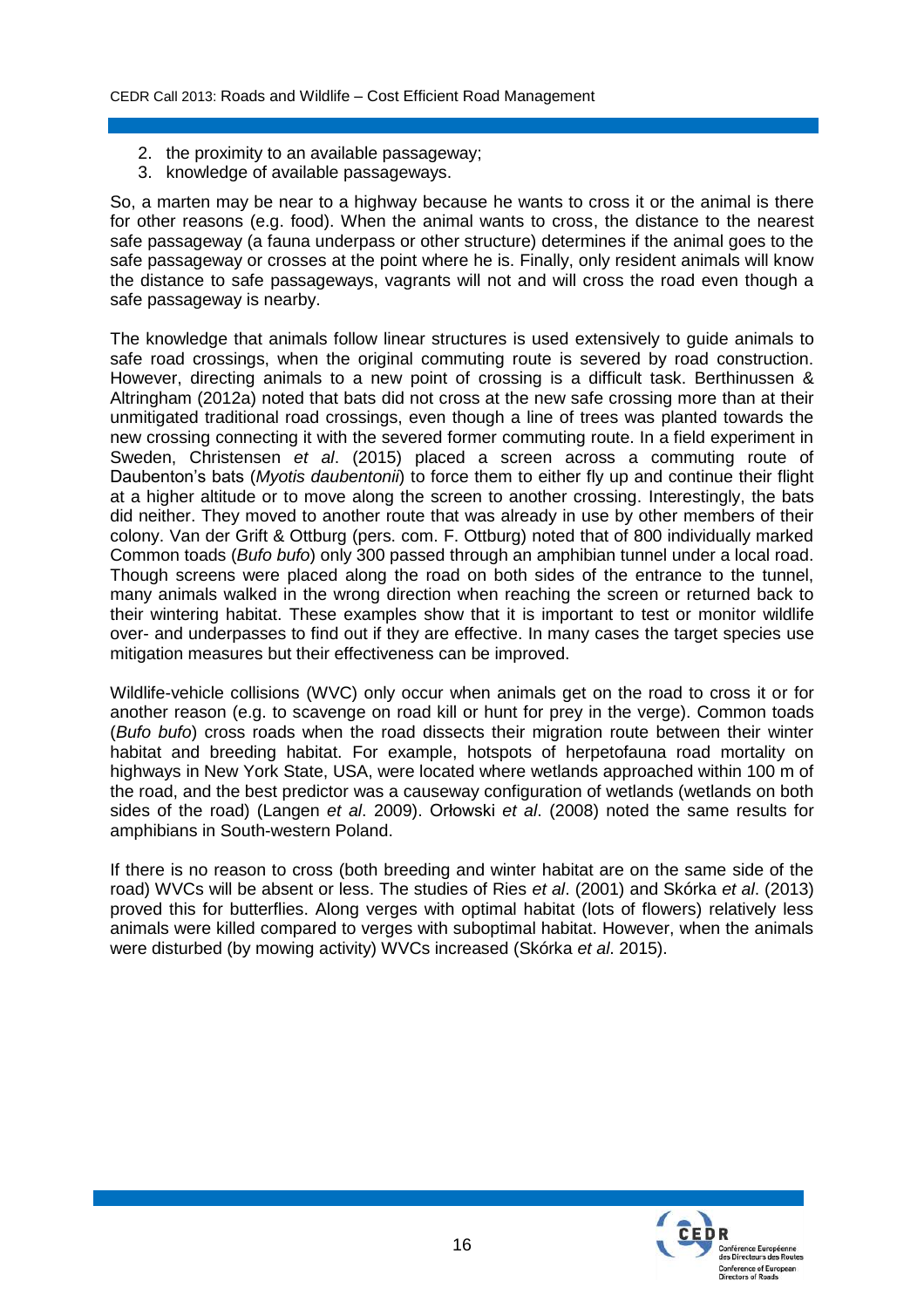# **5 Intraspecific differences**

#### *5.1 Age, sex or behaviour dependent differences*

Lizards and snakes are known to use the warm pavement of roads to thermoregulate, when the ambient temperature is low (Andrews *et al*. 2006). This makes them more prone to wildlife-vehicle collisions. However, the susceptibility of mortality on roads may vary among individuals. For example, gravid female black rat snakes (*Elaphe obsoleta*) tended to maintain higher body temperatures in order to thermoregulate more effectively and were more likely to use edge habitats along roads than males, juveniles and nongravid females (Blouin-Demers & Weatherhead 2001a, b). Female tortoises that lay their eggs in sandy verges are also more susceptible to road kill than male tortoises (Fahrig & Rytwinski 2009, Gvozdenović & Iković 2014).



**Figure 5-1 Snakes, like this Viper (***Vipera berus***), sometimes sunbath on the carriageway to warm up in the morning (Photograph: Dennis Wansink).**

It is not only the traffic that affects the sexes of animals differently. Light from roads near seacoasts with breeding sites of sea turtles can disrupt the normal behaviour of sea turtle females searching for appropriate nest sites and of hatchlings attempting to orient towards the ocean (Salmon 2006).

Intraspecific differences were also found in the preferences where to cross roads. Eighteen years of monitoring data of the use of under- and overpasses in Banff National Park, Canada, showed that female Grizzly bears (*Ursus arctos*) with cubs (i.e. family groups), as opposed to males and non-family groups, nearly exclusively used the largest crossing structures only (Barrueto & Clevenger 2015). In the previous chapter the research of Ascensão (2013) was mentioned who hypothesised that non-resident Beech martens are more likely to cross roads at ground level instead of using safe passageways and thus are more susceptible to wildlife-vehicle collisions. For Moose Beckmann *et al*. (2015) found differences in the locations where migratory and non-migratory animals cross a highway.

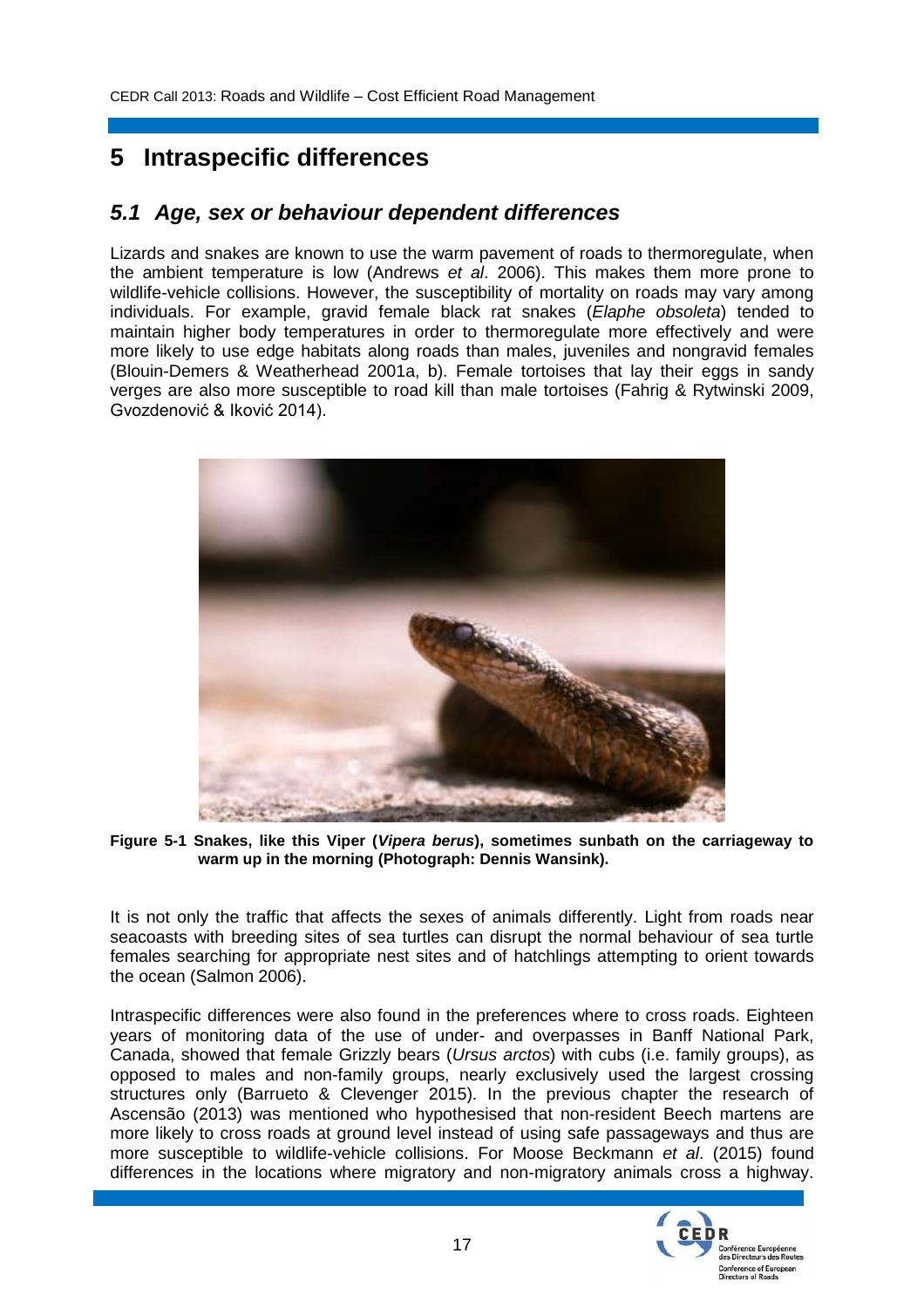Interestingly, non-migratory Moose were more often involved in wildlife-vehicle collisions than migratory Moose, though the speed limit as well as the animal density at the crossing sites of the non-migratory Moose was lower than at the crossing sites of the migratory Moose.

#### *5.2 Differences between locations*

The importance of the factors and the direction of the effect may also differ between locations, regions or countries within a species. For example, Rytwinski & Fahrig (2015) found in their literature review that grey wolves in northern Wisconsin and upper Michigan, USA, respond negatively to increasing road density, while in northern Ontario, Canada, they respond positively. The difference may be due to the different road types in the two regions. In northern Ontario most roads are lightly used gravel logging roads, whereas in northern Wisconsin and Michigan, they are paved roads with higher traffic volumes. On the other hand it is also possible that populations of the same species in different regions react differently to a road, because of intrinsic differences. For example, calls of frogs and songs of birds living near roads are different from the calls and songs of their conspecifics living farther away from the road (Brumm 2004, Parris *et al*. 2009, Parris & Schnieder 2009, Lukanov *et al*. 2014).

It has also been shown that roads affect life history traits of animals that make them more adapted to life near roads than their conspecifics living away from roads. Brady (2012) found a strong negative effect on embryonic survival of Spotted salamanders (*Ambystoma maculatum*) in pools in northeastern Connecticut, USA. Both animals from pools near roads as well as animals from pools from roadless areas had lower survival rates in pools near roads than in pools in roadless areas. However, in pools near roads the animals from these pools had higher survival rates than their conspecifics from pools in roadless areas. On the other hand both populations had comparable survival rates in pools in roadless areas. This suggests that the response of species to human-altered environments varies across local populations, and that adaptive processes may mediate this response. It also suggests that results about the effects of roads on a species in one area/country cannot directly be applied to the same species in other areas/countries. In other words, though the factors that determine the presence of wildlife near roads are universal, the effect of the factors on a species is location dependent and may also differ between populations of the same species. Therefore, extrapolation of road effects for a species from one country or region to another should be carefully scrutinised.

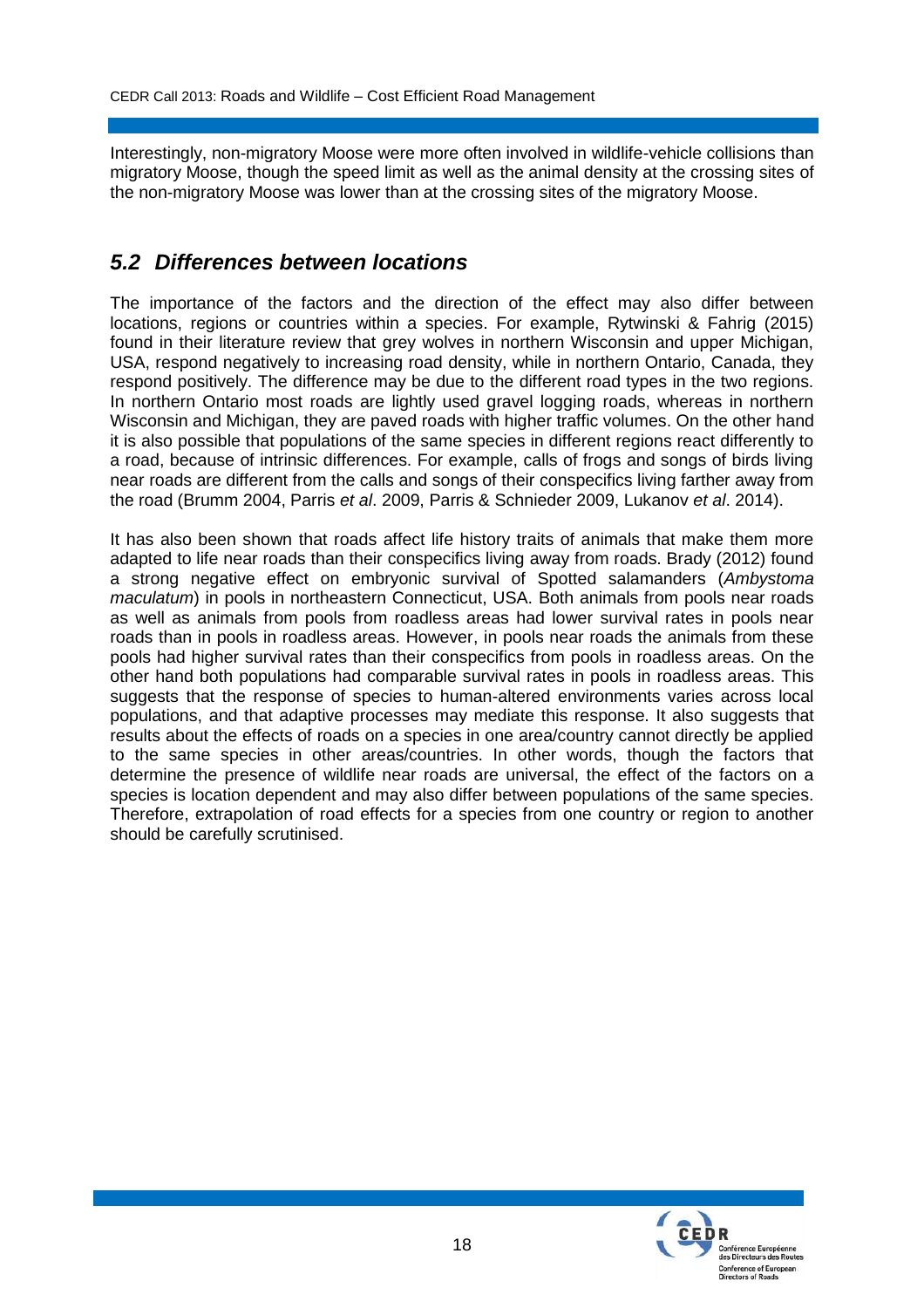### **6 The road network as facilitator of the spread of nonnative species**

Roads and other infrastructure can play a role in the spreading of both native and non-native species. For example, woodland and greenhouse (*Armadillidium nasatum*) species of pillbugs (Isopods) were found incidentally in some Hungarian highways verges indicating the role of the human activity in the spreading. Most of the species were native, however some cosmopolitan species and one invasive alien species also occurred in the samples (Vona-Túri *et al*. 2013). Red imported fire ants (*Solenopsis invicta*) were detected on 21 of the 80 transects on the lower Florida Keys, US, and were equally abundant in all habitat types. While all of the development and road variables differed significantly between bait transects with and without red imported fire ants, transects that were closest to roads and that had the largest amount of development within a 150 m radius had the highest probability of presence of red imported fire ants (Forys *et al*. 2002). DeMers (1993) argues that roadside ditches acted as corridors for the range expansion of the Western harvester ant (*Pogonomyrmex occidentalis*) in North Dakota, US. In a study by Noordijk *et al*. (2006) the ground beetle species *Agonum sexpunctatum* did show a marked tendency to walk alongside the road, particularly in the ditch. In the same study individuals of *Poecilus versicolor* also seemed to have a preference for moving parallel to the road and walking in the ditch.

Though roads may facilitate the spread of invasive animal species because they are accidently transported by humans or follow roads themselves, there is no literature that roads create a favourable habitat for invasive animal species. On the other hand, non-native plant species that settle in roads verges or are seeded there to embellish the verge may affect the fauna composition in the verge in a negative way. Valtonen *et al*. (2006) noted that the abundance of butterflies was lower in verges with the invasive plant species Lupine (*Lupinus polyphyllus*) compared to non-lupine verges. As the lupine cover approached 100%, fewer butterflies were observed in lupine transects compared to the adjacent non-lupine transects. The probable cause was a lower species richness and diversity of flora in verges with Lupine. In particular, the cover and species richness of low growing (<20 cm) plant species was lower in verges with Lupine. Ries *et al*. (2001) also found that verges with non-native plants in Iowa had lower species richness than verges with native prairie plants, and the richness and abundance of butterflies was higher in the verge with native plant species. However, a study of Schilthuizen *et al*. (2016) showed that Black cherry (*Prunus serotina*), an invasive tree species from North America in Europe, harbours a herbivore community less dense but more diverse than its native relative, Bird cherry (*P. padus*), with similar proportions of specialists and generalists. Black cherry arrived in Western Europe at the beginning of the twentieth century. While the damage caused by plant-eating insects on Bird cherry remained stable over the past century, damage to Black cherry gradually doubled. For one leaf beetle, *Gonioctena quinquepunctata,* it was shown that it changed genetically when shifting its preference from the native European mountain ash (*Sorbus aucuparia*) to the Black cherry. Black cherry also changed. The plants in Western Europe produce less cyanide (to ward off plant-eating insects) than plants in their native range in North America. In other words, in the long run, evolutionary processes may generate a specialized herbivore community on an invasive plant, allowing prognoses of reduced invasiveness over time.

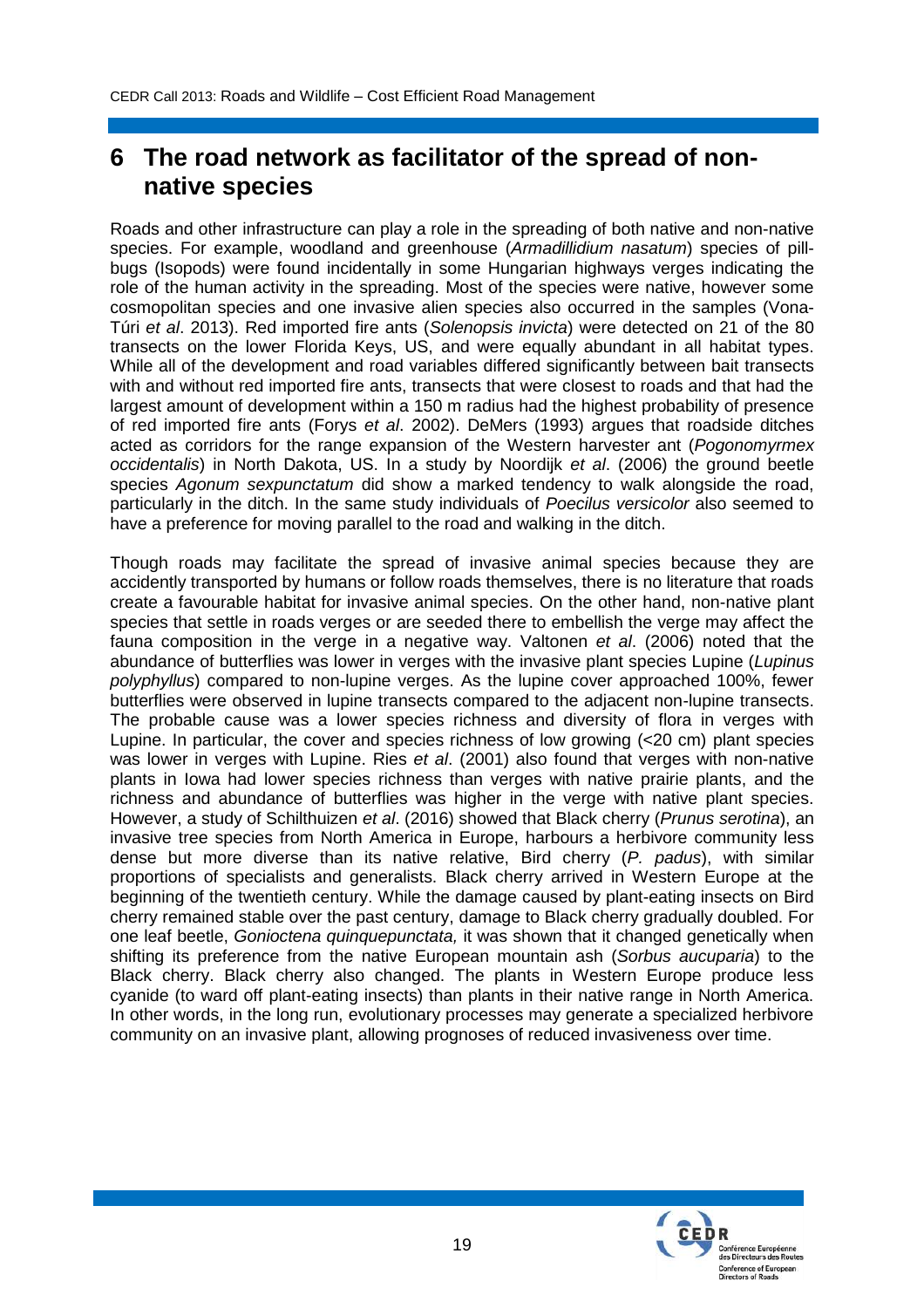### **7 The conservation value of the road network**

The results from this review show that roads and their components can fulfil ecological functions for wildlife. They provide food, shelter, breeding and hibernation sites and for some species a lifelong habitat. Moreover, not only common or opportunist species use roads, but also species that are nationally or internationally rare find habitat here. But does this mean that roads have conservation value? There are different levels to consider: species and community.

#### *7.1 Conservation value at the species level*

Verges can be a permanent habitat (for the whole life cycle) or just part of the home range of animal species. Species that spend their whole life cycle in verges are found among snails, crustaceans (pill-bugs), centipedes, springtails, insects, spiders, reptiles and small mammals (Vona-Túri *et al*. 2013, Schaffers *et al*. 2012, Sabino-Marques & Mira 2011). These species have small home ranges. Butterflies such as the Grizzled Skipper (*Pyrgus malvae*), Ilex Hairstreak (*Satyrium ilicis*), Silver-studded Blue (*Plebejus argus*), Scarce Large Blue (*Phengaris teleius*) and Small Pearl-bordered Fritillary (*Boloria selene*) require only 0.5 to 2 ha of their favourite habitat to live and reproduce (Wallis de Vries 2010). In a piece of a verge of only 750 m<sup>2</sup> Schaffer *et al*. (2012) found several species of ground beetles, spiders and weevils that went through their whole life cycle there. Home ranges of voles, shrews, hazel dormouse (*Muscardinus avellanarius*), slow worm (*Anguis fragilis*) and viviparous lizard (*Zootoca vivipara*) tend to be smaller than 0.5 ha, most of which can be within road verges (Wansink *et al*. 2013, Creemers & van Delft 2009, Edgar *et al*. 2010).

It is not only common or generalist species that are found in road verges. Several of the arthropod species inventoried in the Dutch verges by Noordijk *et al*. (2009) are classified as threatened: five grasshopper and eleven bee species appear on national Red Lists and six ant species on the IUCN Red List. Schaffers *et al*. (2012) found seven Carabid beetle species in road verges that are declining in the Netherlands. An analysis of sightings of reptiles in the Netherlands showed that of the seven species native in the country (all of them threatened) six were associated with road and railway verges (Creemers & Van Delft 2009). In a highly urbanised country railway and road verges are one of the few places where these species can find undisturbed habitat. As was shown earlier in this review, it is in certain circumstances where the road network offers better habitat conditions than the surrounding landscape that the road network has a conservation value. This seems to be especially true when road verges are less intensively maintained than the surrounding landscape. For example, captures of small mammals by Sabino-Marques & Mira (2011) in intensively grazed Mediterranean landscapes were 4.6-fold higher immediately beside roads and streams than 12 m away in the surrounding landscape. They concluded that roadside verges act as important refuges and constitute equally vital habitats for small mammals as do riparian vegetation strips in landscapes where other suitable habitats are scarce. De Redon *et al*. (2015) came to the same conclusion for verges along highways and roads around Paris, France. The relative abundances of Common vole (*Microtus arvalis*) and Millet's shrew (*Sorex coronatus*) in the verges were higher than in the neighbouring fields. Road verges that are less maintained than the surrounding area have a higher plant diversity and cover, resulting in more stable food resources, more shelter or less disturbed resting and breeding sites.

The above-mentioned relationship accounts for small animals whose home ranges can fit completely or for a large part in verges. For larger animals roads may increase their survival chances by offering a specific resource that is temporary not available within their home

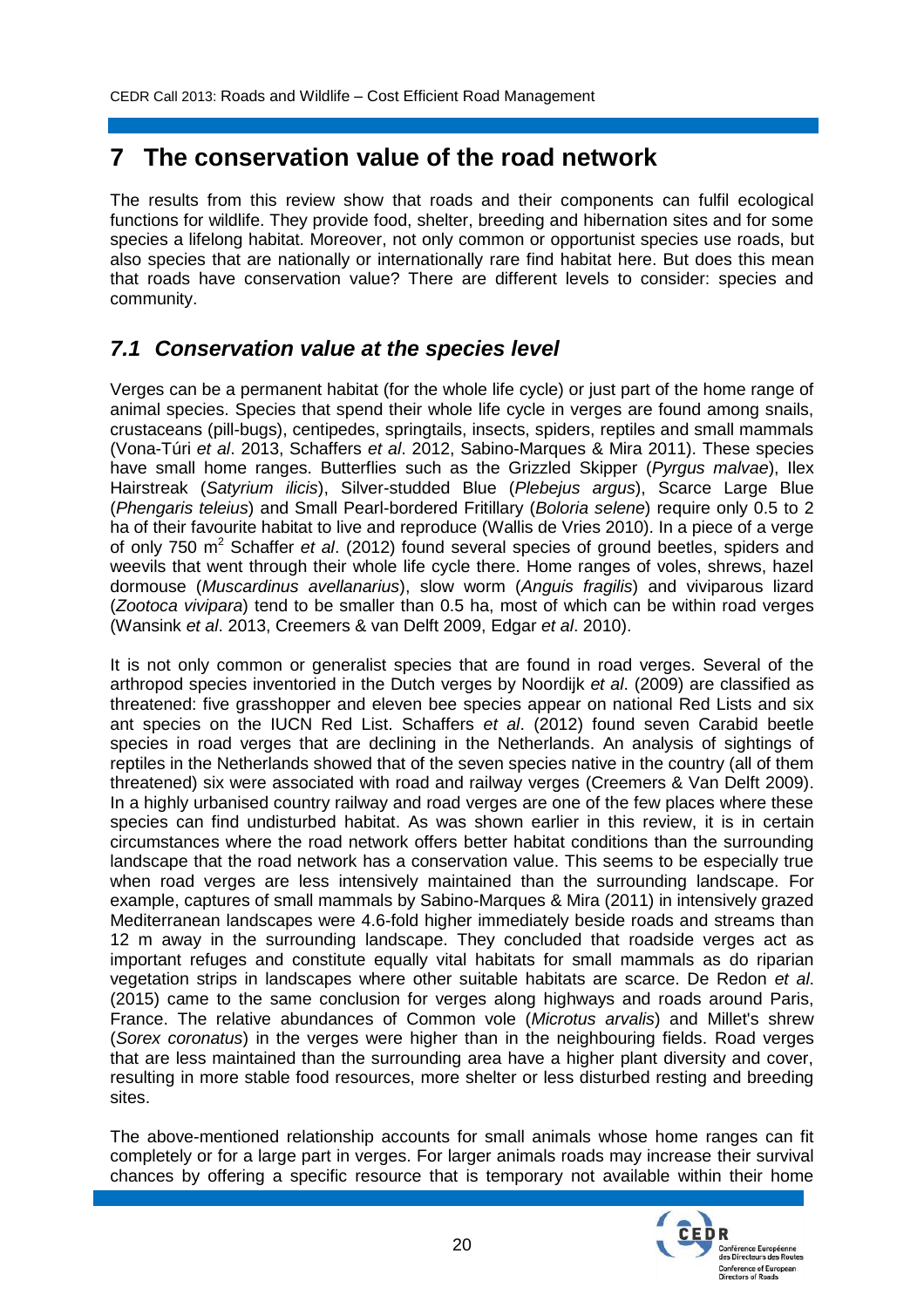range or is more difficult to acquire in other parts of their home range, e.g. salt or fresh vegetation for Moose, road kill for Griffon vulture, sunny spots for snakes in forests, etc.,

In hostile landscapes road verges provide corridors to traverse the landscape if conditions in the verge are favourable. This allows resources on the opposite side of the hostile landscape to become available or new areas can be colonized making it possible for a species to survive in this otherwise unsuitable landscape. However, this is also true for invasive species. They follow infrastructure to colonize new areas or are spread by hitchhiking with vehicles. As described earlier non-native plant species may have detrimental effects on the animal species composition in road verges. Also, in some areas the presence of a natural barrier may have separated closely related species. The construction of a road forms a passageway through the barrier and may lead to the disappearance of the less competitive species or to a decrease in genetic variability within a species (Ligtvoet 1992, Delgado García *et al*. 2007).

In addition, when animals die as victims of vehicle collisions, which affects their reproductive success (e.g. nestlings die when parents die), one can wonder if the road really has conservation value. Also less direct impacts may make roads a less than optimal place to stay (stress hormones, genetic changes; Navarro-Castilla *et al*. 2014). On the other hand one can argue that for rare species whose habitat is disappearing due to intensive agriculture or urbanisation any place that substitutes this loss is welcome.

In conclusion, roads can have conservation value for a particular animal species, but it depends on the local situation near the road compared to surrounding areas and the severity of negative impacts of roads on the species at that location.

In general, when considering the issue of conservation value at species level one has to consider:

- The conditions in the surrounding landscape relative to the conditions near the road. What does the road add to the local species survival or abundance and does the presence of a road remove them from otherwise good places (create an ecological trap or a vacuum)? Improving the conditions along roads should not be an excuse to neglect possibilities for improvement farther away from roads.
- The detrimental impacts of roads. Is the species susceptibility to vehicle collisions, disturbance by sound and light, poisoning by heavy metals? Can these impacts be diminished?
- The spreading of invasive or competing species. What is the effect of invasive species on the native species? How can the spreading of invasive and competing species along roads be prevented or their negative effects be diminished?

#### *7.2 Conservation value at the community level*

Certain components of the road network can be surprisingly rich in animal species and numbers (Koivula *et al*. 2005, Noordijk *et al*. 2009, Schaffers *et al*. 2012, McCleery *et al*. 2015). Several studies showed that species richness within a species group (birds, small mammals) near roads was higher than farther away from the road. This was the case when the roadside had more diverse vegetation or a more diverse vegetation structure than the surrounding landscape. E.g., in forests roads create an open space with a clear edge. This has a positive effect on species with a preference for edges (Meunier *et al*. 2000, Blouin-Demers & Weatherhead 2001a, Helldin & Seiler 2003, Saarinen *et al*. 2005). Meunier *et al*. (1999) found species richness of small mammals was greater in extensively managed motorway verges than in the neighbouring intensive farmland and pine plantations, but there

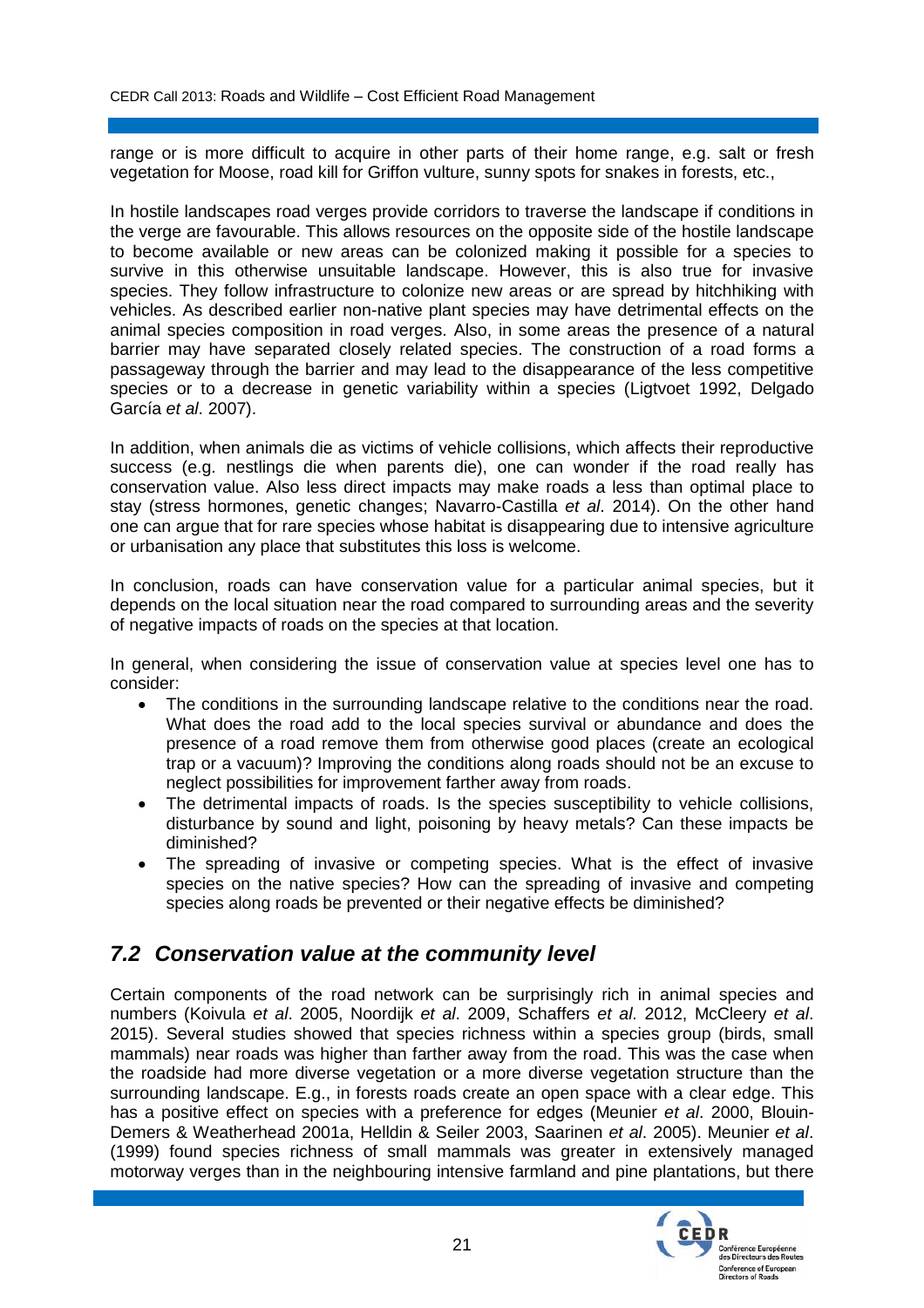was no difference in the more diverse garrigue landscape. A positive effect on species richness by a contrasting and more diverse road verge compared to the surrounding landscape was also shown for birds (Meunier *et al*. 2000) and butterflies.

Comparing verges, it appeared that besides the presence or abundance of resources the width of the verge and traffic intensity are important factors. Species richness increases with verge width and decreases with traffic intensity. Verge width can diminish the effect of traffic intensity, but only to a certain extent. At a certain traffic intensity, effects reach too far beyond the verge to measure an effect of verge width.

The presence of a road can have cascading effects on wildlife, favouring some and being detrimental to others. In wet areas the elevated embankment of roads may offer dry places to breed or hibernate, but it also facilitates predators to find prey. E.g. within the Bear River Migratory Bird Refuge in northern Utah, USA, upland nesting habitats for ducks are limited to the levee banks and roadsides. Red foxes (*Vulpes vulpes*), Raccoons (*Procyon lotor*), and Striped skunks (*Mephitis mephitis*), that prey on upland nesting birds frequented these linear structures more often than places farther away, resulting in low duck production because of high rates of nest predation (Frey & Conover 2006).

Also a verge may be rich in species, but not in species of conservation concern. In vegetated central reservations of three Ring Roads around the city of Helsinki, Finland, Koivula *et al*. (2005) collected a total of 1512 individuals and 110 species of beetles. Ground beetles (Carabidae) were the most abundant beetle family, followed by rove beetles (Staphylinidae) and weevils (Curculionidae). As expected, most species collected were associated with open habitats, habitat generalists and capable of flight. The more rare habitat specialists or flightless species were absent.

Another aspect to consider is the so-called 'vacuum effect'. Insects attracted by the light of street lanterns provide a food source for some toads, birds and bat species (Neill 1950 in Andrews *et al*. 2006, Jochimsen *et al*. 2004, Lacoeuilhe *et al*. 2014). Animals insensitive to light profit from this, but for others it may be detrimental. By aggregating around lit areas insects may be attracted away from dark areas creating a 'vacuum effect' (Eisenbeis 2006). The 'vacuum effect' may negatively affect bats by reducing prey availability for species that do not forage in lit areas (Stone *et al*. 2015). The effect is not the same for all lamp types (mercury, sodium-xenon, sodium etc.), but depends on wave length, intensity etc. Also the attractiveness of streetlights depends on the amount of other light sources in the surrounding, for example, during full moon the attraction by artificial light is less (Eisenbeis & Hänel 2009).

Summarizing, in monotonous landscapes the species community near the road, more specifically in the road verge, can be more diverse than the species community in the surrounding landscape. In the light of the global goal to preserve biodiversity this is good news, at first glance. However, if the community near the road consists mainly of common, non-threatened species one can question if this effect is desirable. Especially, when bearing in mind that the species richness depends on verge width, and a broader verge means that more of the original habitat is removed, leaving less space for potentially less common species. When also considering possible side-effects of roads, such as facilitating non-native or competing species to reach previously isolated places, or the above-mentioned 'vacuum effect', it is recommended to study the local situation first before taking measures to increase the species diversity near a road.

In general, considering the issue of conservation value at the community level one has to consider:

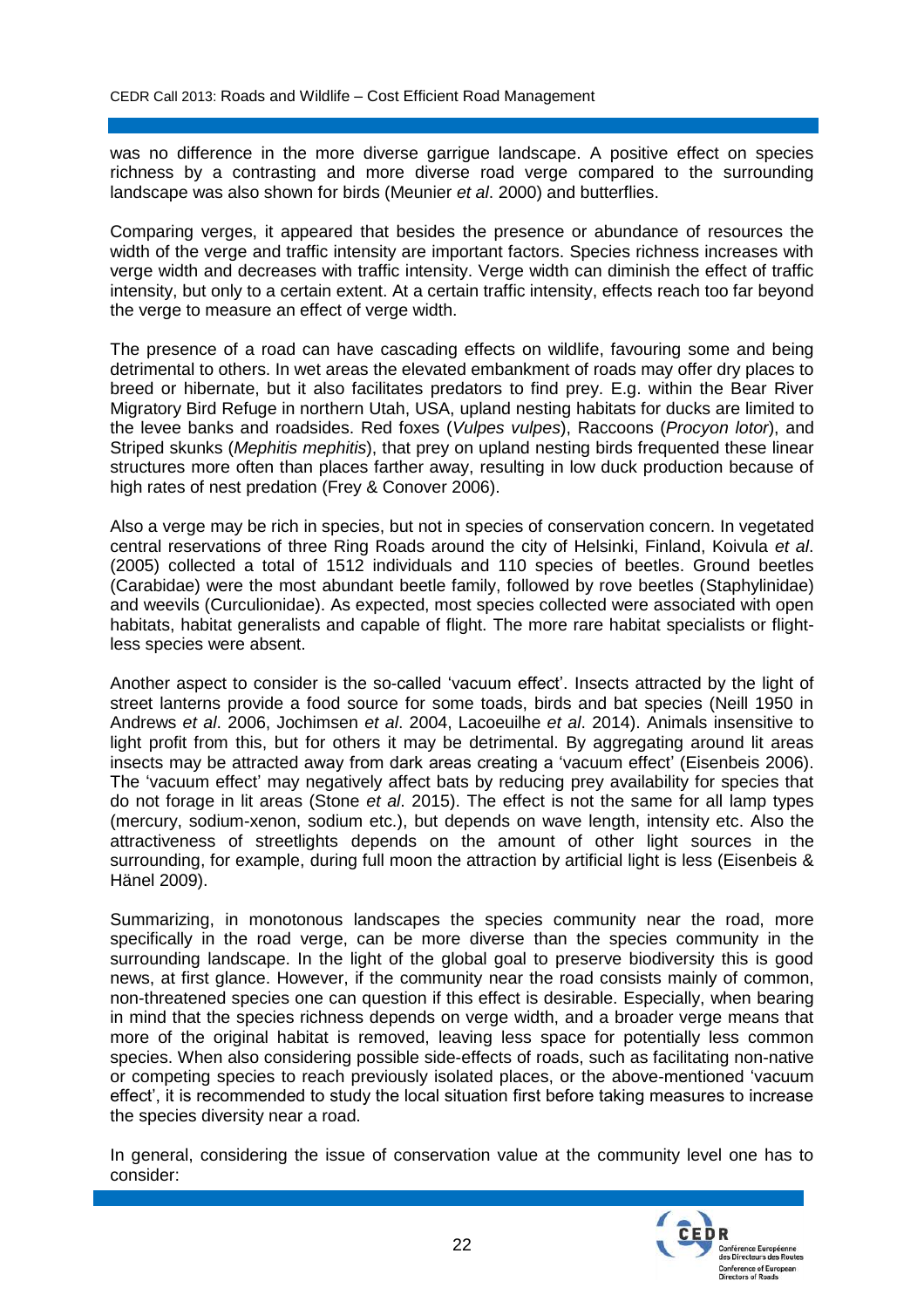What does the road (verge) add to the local species diversity? If the road crosses an intensive agricultural or urbanised landscape than it may have a positive effect offering habitat to rare species and increasing the local species richness. However, when the road crosses a sensitive habitat or a landscape with specialised or rare species then the impact of the road on this habitat or landscape should be minimised as much as possible, including diminishing the chances that competitive species can enter the sensitive habitat.

#### *7.3 Conservation value of crossing structures*

Crossing structures certainly have a conservation value, but only when they are combined with measures to prevent or diminish road kill. Modelling work by Jaeger and Fahrig (2004) showed that when the traffic volume is high and animals have a low chance of crossing the road alive direct mortality generally has a greater negative effect on wildlife populations than barrier effects caused by road or traffic avoidance (see also Summers *et al*. 2011). Jackson & Fahrig (2011) also showed that the vast majority of potential variation in genetic diversity is governed by depletion (mortality) rather than by barrier effects. In other words, fencing is a useful measure to increase the viability of a population near to a road. Crossing structures are actually only needed when animals have to go to the other side of the road, e.g. to reach necessary resources or for dispersal. If the necessary resource is (created) on the same side of the road, crossing structures are only needed for dispersal.

The effectiveness of crossing structures depends on species-specific requirements for the physical construction, but most importantly on their location. The passageways must be easy to find, which means preferably on an existing commuting route. Existing guiding structures must be kept intact or when newly constructed they must leave the animals no alternatives to cross the road at other places. If the latter is not possible, more crossing structures are needed.



**Figure 7-1 A culvert used by Fire-bellied toad (***Bombina bombina***) to cross a highway in Hungary (Photograph Dennis Wansink).**

So, when opting for crossing structures one has to consider:

For which species is a crossing structure needed?

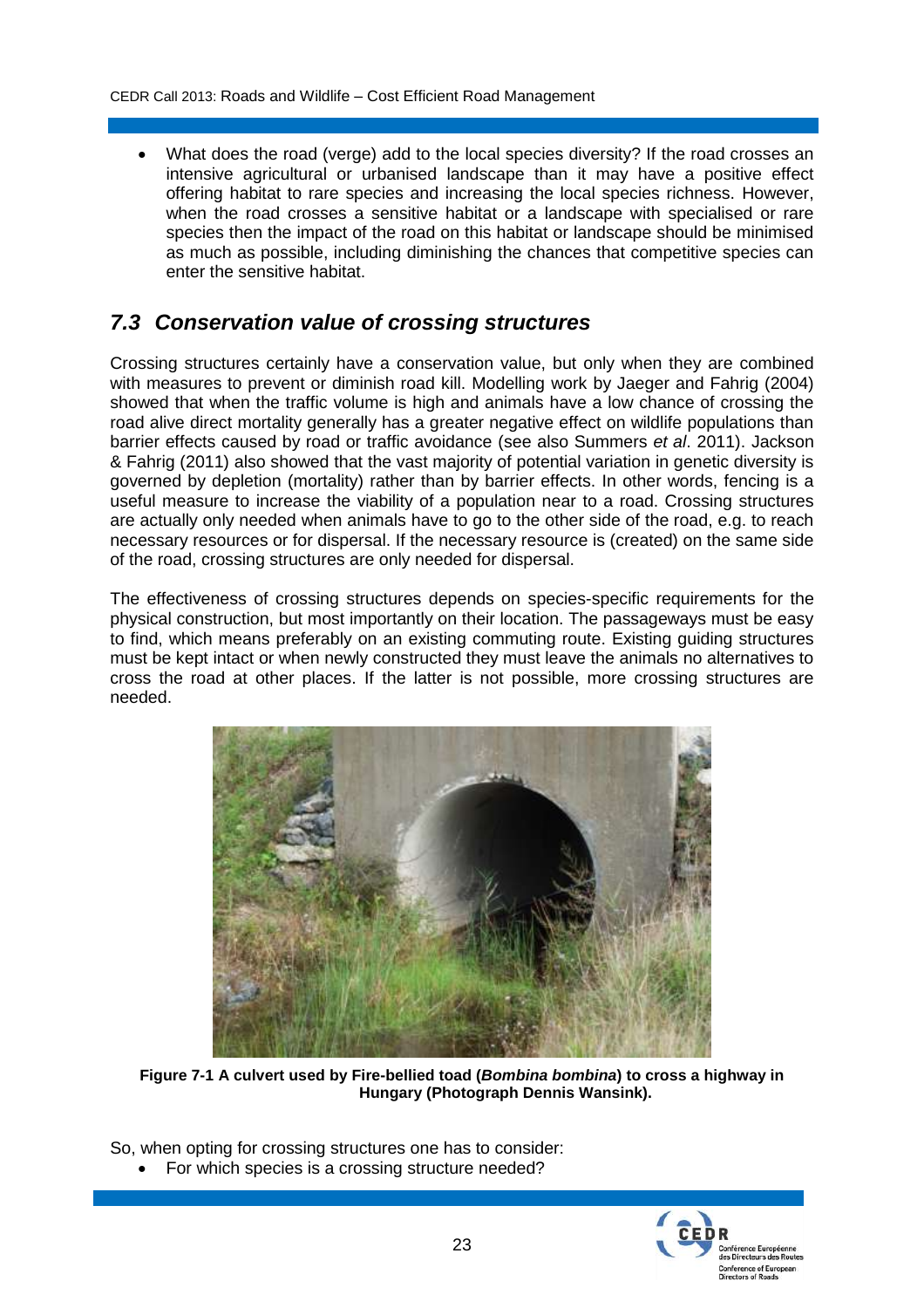- Which function does the passageway have to fulfil for the target species? Is it to enable daily movements, for seasonal crossing for food, mating, hibernation, or for dispersal or (re)colonisation?
- What are the functional requirements of the target species in relation to the function the passageway has to fulfil? For example:
	- how does the species move (flying, walking, swimming, climbing etc.) and how far does it in general travel per day?
	- how does the species orientate?
	- what is its sensitivity to disturbance?
	- what is its vulnerability to predators?
	- does it need feeding or resting sites along the route of the passageway?
	- etc.
- What kind of barrier is needed to prevent animals of the target species from crossing at unsafe places?
- Is a crossing structure really needed or is it possible to preserve the local population by providing measures in the landscape surrounding the road?

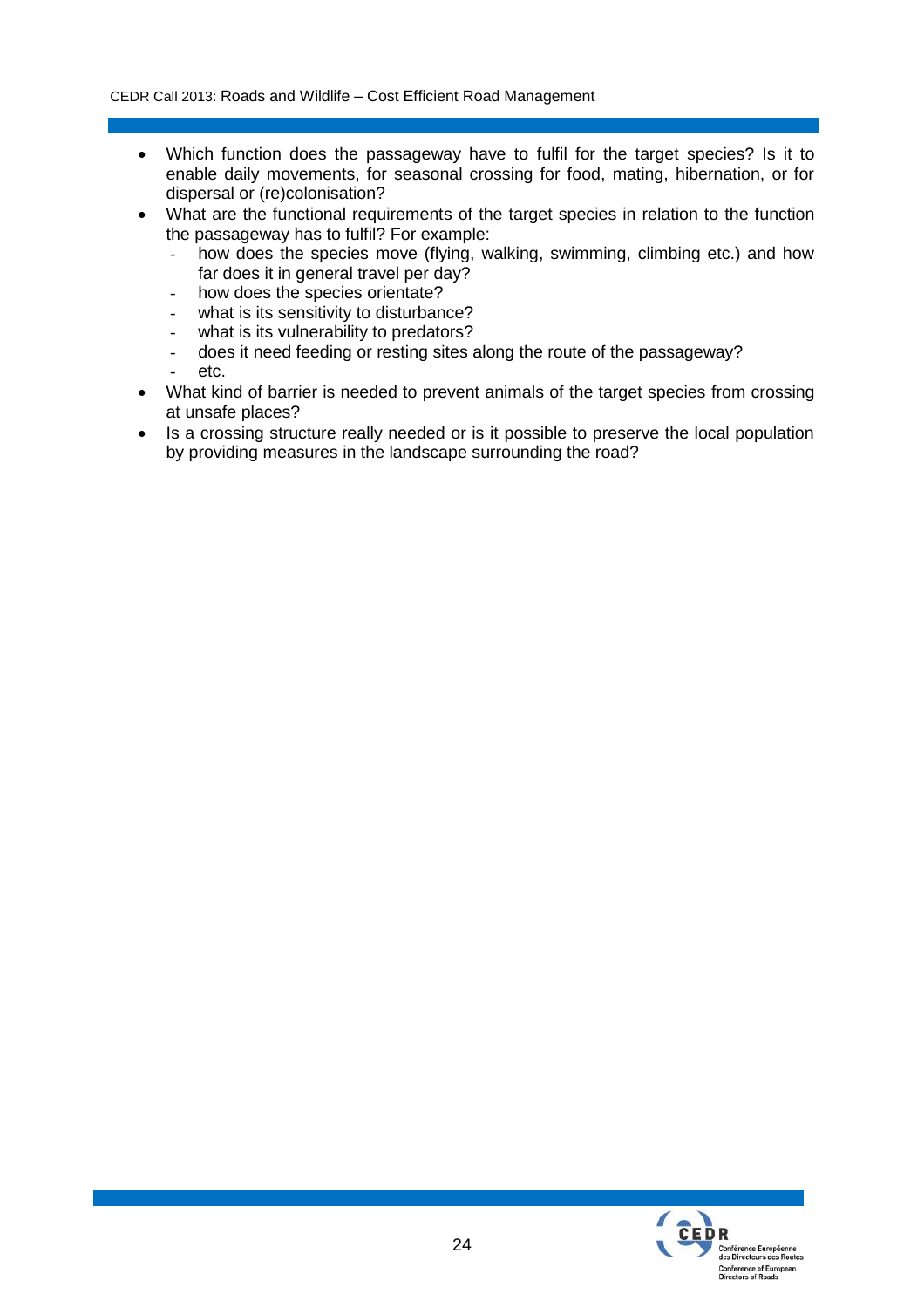# **8 Conclusions**

Roads and their components can fulfil ecological functions for wildlife. Despite the dangers (e.g. wildlife-vehicle collisions) and detrimental effects on their well-being, animals venture near roads to eat, sleep, mate or even spend their whole life there. One theory is that animals flee to the road(side) because their habitat disappeared due to encroaching agriculture and urbanization. Though this is certainly true in many areas, some animals are attracted to road(side)s because the road offers resources that are easier to acquire or are of better quality than in the surrounding landscape.

From this review it also becomes clear that roads can have a positive effect on the biodiversity in the region. However, care should be taken about the impact of a more species rich road network on the existing species richness in the region. Increasing the species richness near a road should not lead to a decrease among the current habitat specialists or rare species. Of measures taken in the road network, the possible effects on the species community in the surrounding landscape should always be assessed.

It was noted that the effectiveness of mitigation measures (wildlife over- and underpasses) depends to a certain extent on their location in the landscape, notably on their position in relation to existing commuting routes. It was also noted that intra-specific preferences exists for the design of mitigation measures and that some groups, notably vagrants, may not use available mitigation measures at all. It is therefore necessary to consider in advance for which target species and for which function the mitigation measure will be build. The conclusion may be that a road crossing structure is not needed, and that optimizing the habitat of the target species in the surrounding area is more effective. In this respect it is interesting to note the finding of Ries *et al*. (2001) and Skórka *et al*. (2015) that higher species abundances near roads result in more road kill but that the proportion of wildlife vehicle collisions is less along roads with optimal habitat than along roads with suboptimal habitat; at least for species with small home ranges.

This review shows that the attractiveness of the road network to animal species depends on factors relative to the surrounding landscape, e.g. the presence of a resource. This ecological principle applies everywhere, but it is not possible to extrapolate road effects for a species from one country or region to another. The effect of the factors on a species is location dependent and may also differ between populations of the same species. When planning to develop a road network that has less detrimental effects on the natural value of an area or that actually contributes to the conservation of rare or threatened species one has to carefully consider:

- The conditions in the surrounding landscape relative to the conditions near the road. What does the road add to the local species survival or abundance and does the presence of a road remove them from otherwise good places (create an ecological trap or a vacuum)? Improving the conditions along roads should not be an excuse to neglect possibilities for improvement farther away from roads.
- The detrimental impacts of roads. Is the species susceptibility to vehicle collisions, disturbance by sound and light, poisoning by heavy metals, barrier effects etc.? Can these impacts be diminished?
- The spreading of invasive or competing species. What is the effect of invasive species on the native species? How can the spreading of invasive and competing species along roads be prevented or their negative effects be diminished?

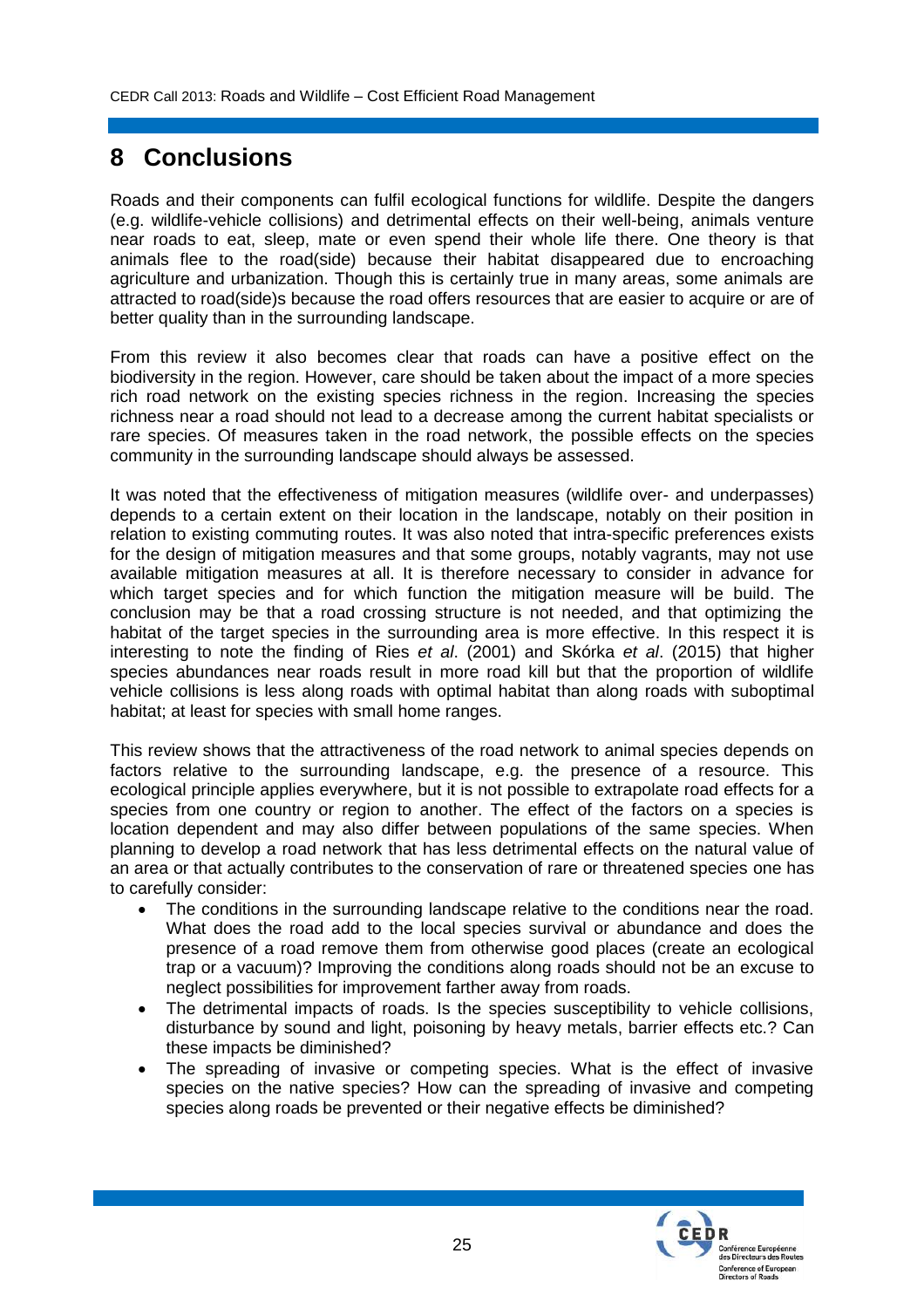These considerations have to be taken into account when designing new roads or retrofitting existing roads, but also when developing a maintenance strategy for the natural part of the road network (verges, resting sites, green bridges etc.).



**Figure 8-1 Design and location are decisive factors enhancing the use of road components by wildlife. The text on this panel along a Dutch highway emphasises the coherence between the road and the surrounding landscape. An intelligent route design makes the Dutch landscape visible for the drivers. Mitigation measures diminish the negative impacts of roads on the landscape and the fauna (Photograph Floris Brekelmans).**

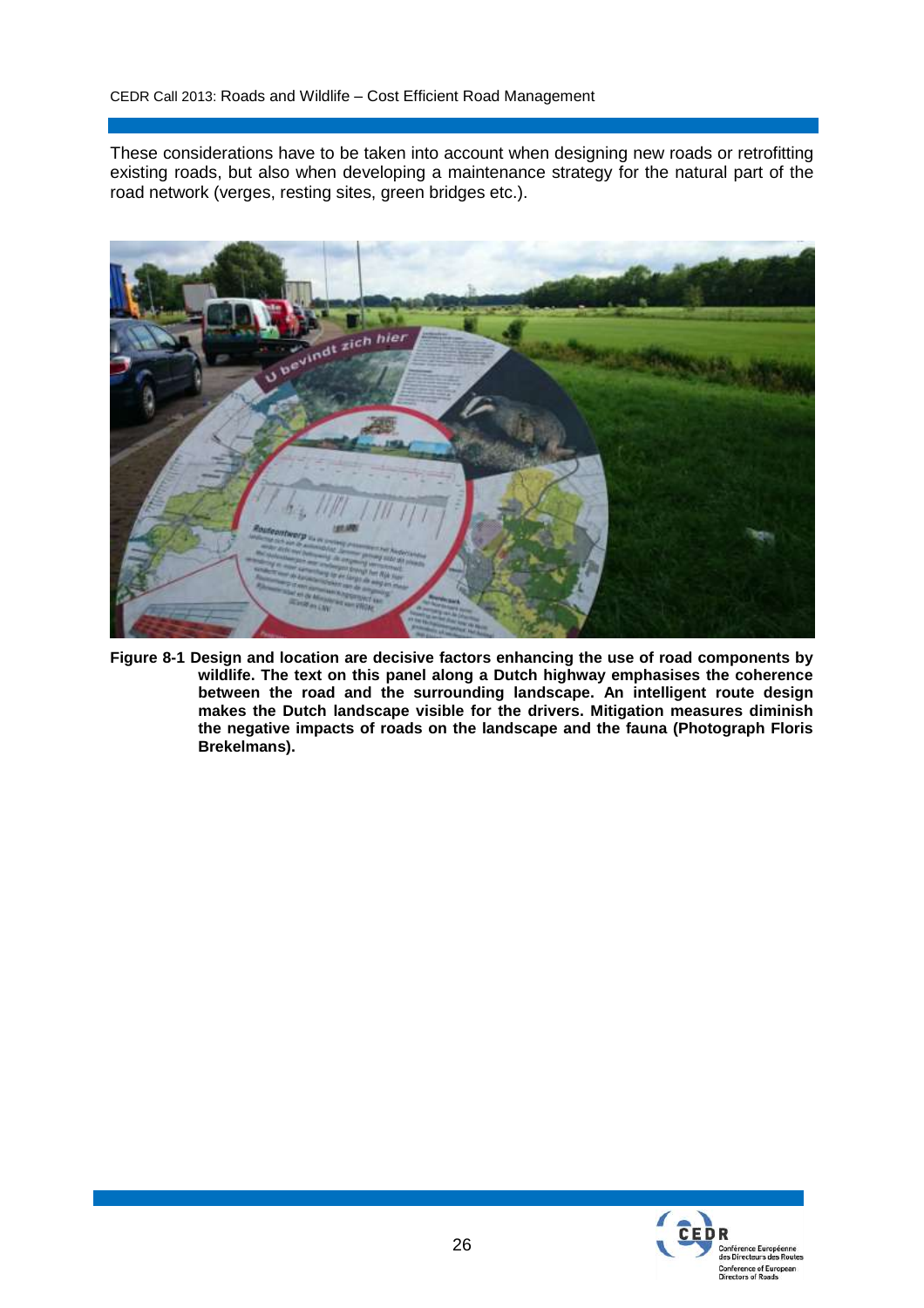# **9 Acknowledgements**

The research presented in this deliverable was carried out as part of the CEDR Transnational Road Research Programme Call 2013. The funding for the research was provided by the national road administrations of Austria, Denmark, Germany, Ireland, Netherlands, Norway, Sweden and the UK.

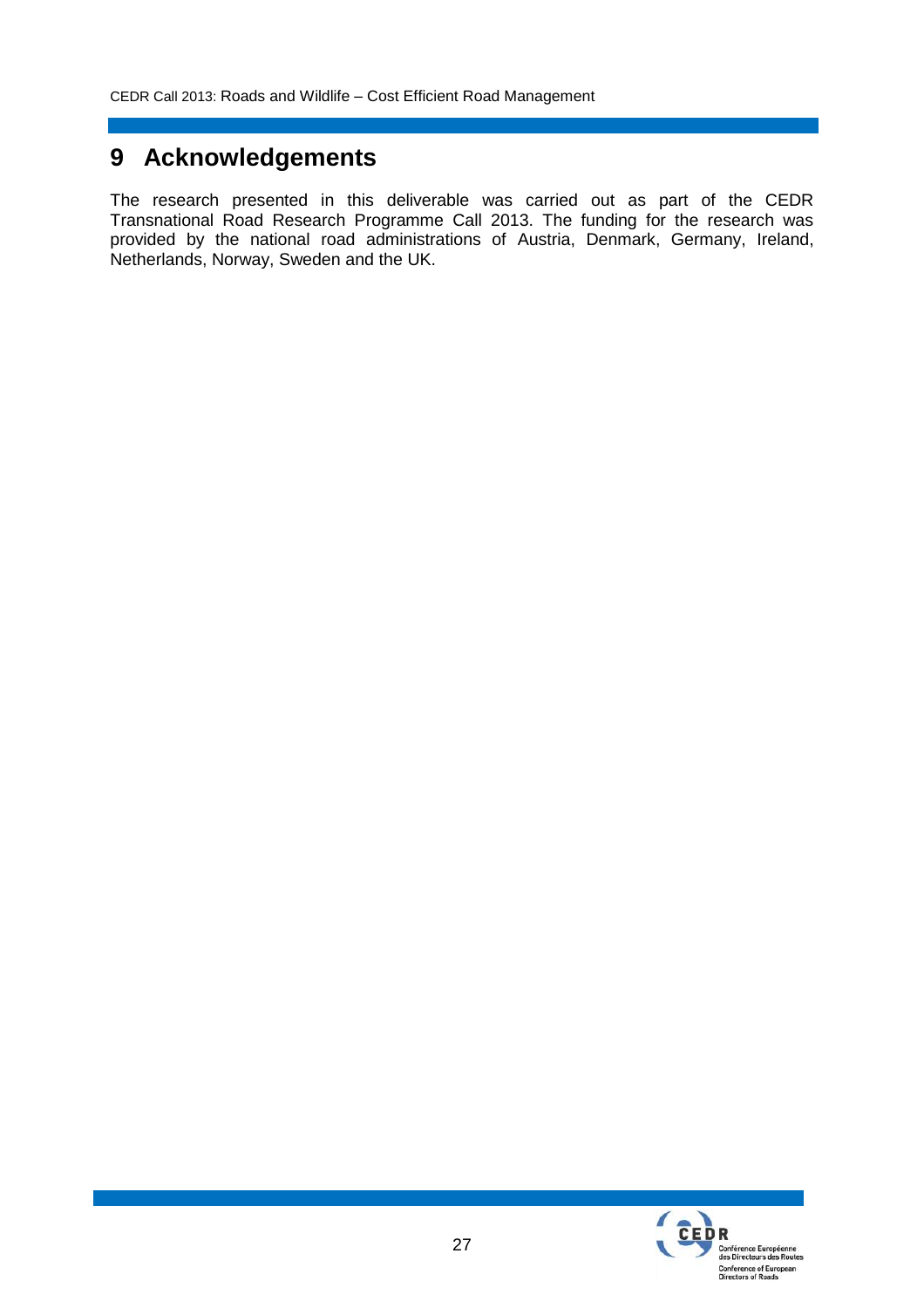### **10 References**

- Abbott, I.M., Harrison, S. & Butler, F. (2012). Clutter-adaptation of bat species predicts their use of under-motorway passageways of contrasting sizes – a natural experiment. J. Zool. 287, p 124-132.
- Andrews, K.M., Gibbons, J.W. & Jochimsen, D.M. (2006). Literature synthesis of the effects of roads and vihicles on amphibians and reptiles. Federal Highway Administration (FHWA), U.S. Department of Transportation, Report No. FHWA-HEP-08-005. Washington D.C.
- Andrews, K.M., Nanjappa, P. & Riley, S.P.D. (2015). Roads and ecological infrastructure: concepts and applications for small animals. John Hopkins University Press, Baltimore, Maryland.
- Antworth, R.L., Pike, D.A. & Stevens, E.E. (2005). Hit and run: Effects of scavenging on estimates of road killed vertebrates. Southeastern Naturalist 4, p 647–656.
- Ascensão, F. (2013). Ecologically scaled responses of forest-dwelling vertebrates to habitat fragmentation. PhD Thesis, Universidade de Lisboa, Portugal.
- Bach, L. & Müller-Stiess, H. (2005). Nutzung von Grünbrücken durch Wildtiere in Baden-Württemberg – Nachcontrolle (FE 02.220/2002/LR). Fachbeitrag Fledermäuse an ausgewählten Grünbrücken. Vauna e.V., Oberammergau.
- Barrientos, R. & Bolonio, L. (2009). The presence of rabbits adjacent to roads increases polecat road mortality. Biodiv. Conserv. 18(2), p 405-418. [10.1007/s10531-008- 9499-9]
- Barrueto, M. & Clevenger, A. (2015). Long-Term Response of Grizzly Bears to Wildlife Crossing Structures: Will They Get Used to Small Structures? In: ICOET 2015, Roads to Resilience. Proceedings of the 2015 International Conference on Ecoloy & Transportation. September 20-24 2015, Raleigh, North Carolina, USA.
- Beckmann, J.P., Cramer, T.A. & Roberts, S. (2015). Using Browning bridge and resource selection models to evaluate impact of road and environmental factors on road crossing locations by Elk and Moose in the Greater Yellowstone ecosystem: moving forward from research to management. In: Proceedings of the 2015 International Conference on Ecology and Transportation (ICOET 2015), Raleigh, USA.
- Bellamy, P. E., Shore, R. F., Ardeshir, D., Treweek, J.R. & Sparks, T.H. (2001). Road verges as habitat for small mammals in Britain. Mammal Review 30 (2) p 131-139. [doi: 10.1046/j.1365-2907.2000.00061.x]
- Benton, P.D., Ensign, W.E. & Freeman, B.J. (2008). The effect of road crossings on fish movement in small Etowah Basin streams. Southeastern Naturalist 7(2), p 301-310.
- Berthinussen, A. & Altringham, J. (2012a). Do bat gantries and underpasses help bats cross roads safely? PLoS ONE 7(6), p 1-6.
- Berthinussen, A. & Altringham, J. (2012b). The effect of a major road on bat activity and diversity. J. Appl. Ecol. 49, p 82-89. [doi: 10.1111/j.1365-2664.2011.02068.x]
- Blouin-Demers G. & Weatherhead P.J. (2001a). Habitat use by black rat snakes (*Elaphe obsoleta obsoleta*) in fragmented forests. [Ecology 82: 2882-2896.](http://mysite.science.uottawa.ca/gblouin/publications/006_2001_brs_habitat.pdf)
- Blouin-Demers G. & Weatherhead P.J. (2001b). Thermal ecology of black rat snakes (*Elaphe obsoleta*) in a thermally challenging environment. [Ecology 82: 3025-3043.](http://mysite.science.uottawa.ca/gblouin/publications/007_2001_brs_thermo.pdf)
- Boonman, M. (2011). Factors determining the use of culverts underneath highways and railway tracks by bats in lowland areas. Lutra 54(1), p 3-16.
- Brumm, H. (2004). The impact of environmental noise on song amplitude in a territorial bird. J. An. Ecol. 73, p434-440.
- Camacho, C. (2013). Behavioural thermoregulation in man-made habitats: surface choice and mortality risk in Red-necked Nightjars. Bird Study 60(1), p 124-130. [doi: 10.1080/00063657.2012.753400]

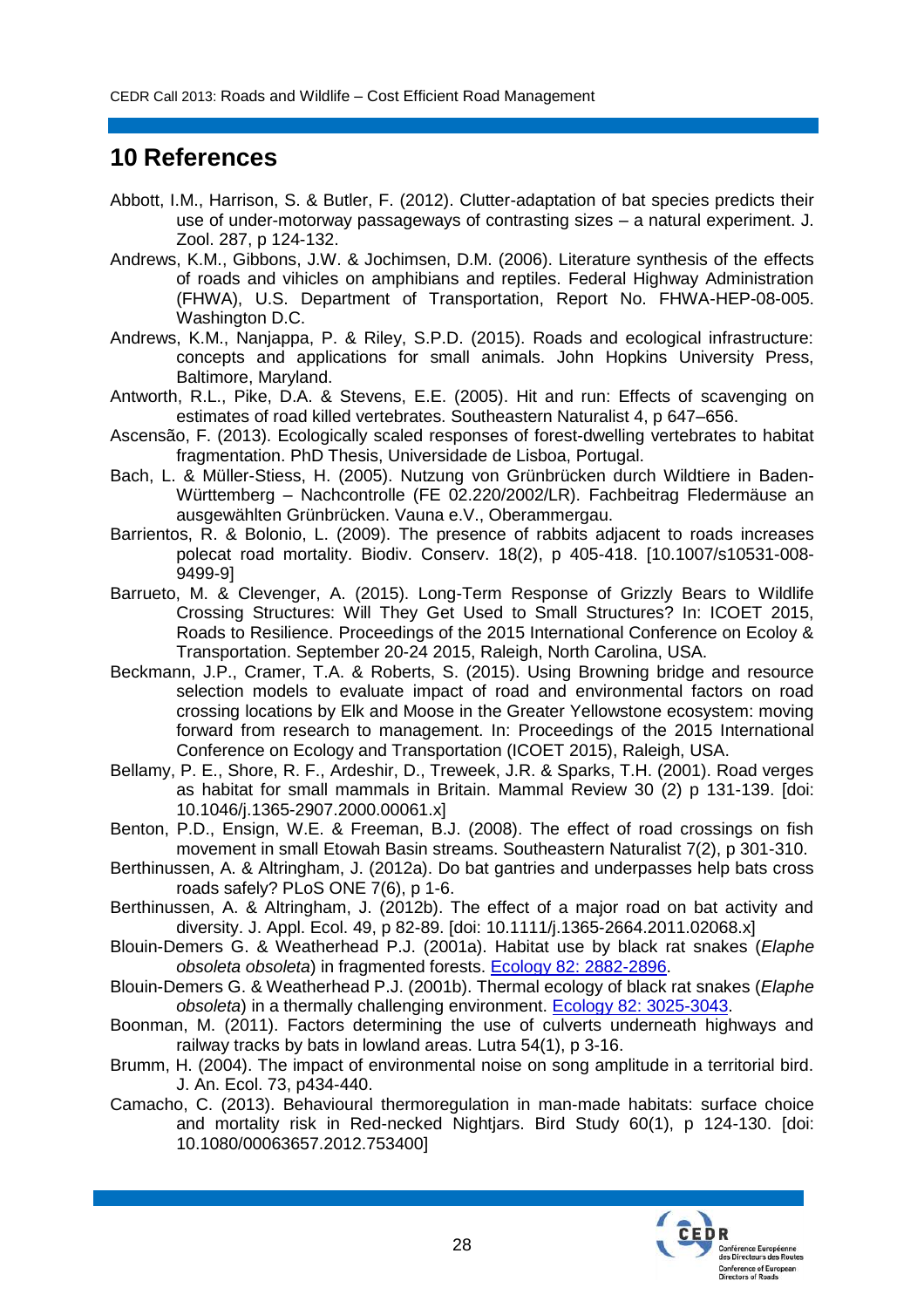- Christensen, M., Elmeros, M., Baagøe, H., Dekker, J., Garin, I., Aihartza, J., Alberdi, A., Terp Fjederholt, E. & Dahl Møller, J. (2015). Effectiveness of bat mitigation measures on European roads. In: ICOET 2015, Roads to Resilience. Proceedings of the 2015 International Conference on Ecoloy & Transportation. September 20-24 2015, Raleigh, North Carolina, USA.
- Corrigan, B., MacGearailt, S., Carey, C., Wansink, D. & G. Tschan (2016). Preliminary Maintenance Report - Part B: Maintenance Handbook. Deliverable F of the CEDR Transnational Road Research Programme Call 2013: Roads and Wildlife – Cost efficient Road Management. CEDR, Brussels.
- Creemers, R.C.M. & van Delft, J.J.C.W. (RAVON, eds, 2009). De amfibieën en reptielen van Nederland. Nederlandse Fauna 9. Nationaal Natuurhistorisch Museum Naturalis, European Invertebrate Survey – Nederland, Leiden.
- Dean, W.R.J. & Milton, S.J. (2003). The importance of roads and road verges for raptors and crows in the Succulent and Nama-Karoo, South Africa. J. African Ornith. 74 (3-4), p 181-186. [10.2989/00306520309485391]
- Delaplane, K.S. & Mayer, D.F. (2000). Crop pollination by bees. CABI Publishing, Oxon, UK.
- Delgado García, J.D., Arévalo, J.R. & Fernández-Palacios, J.M. (2007). Road edge effect on the abundance of the lizard Gallotia galloti (Sauria: Lacertidae) in two Canary Islands forests. Biodiv. & Conserv. 16(10), p 2949-2963. [doi: 10.1007/s10531-007- 9154-x]
- DeMers, M.N. (1993). Roadside ditches as corridors for range expansion of the western harvester ant (Pogonomyrmex occidentalis Cresson). Landscape Ecology 8(2), p 93-102. [doi: 10.1007/BF00141589]
- de Redon, L., Le Viol, I., Jiguet, F., Machon, N., Scher, O. & Kerbiriou, C. (2015). Road network in an agrarian landscape: Potential habitat, corridor or barrier for small mammals? Acta Oecologica, 62, p 58–65. [doi: 10.1016/j.actao.2014.12.003]
- Edgar, P., Foster, J. & Baker, J. (2010). Reptile habitat management handbook. Amphibian and Reptile Conservation, Bournemouth.
- Eigenbrod, F., Hecnar, S.J. & Fahrig, L. (2009). Quantifying the road-effect zone: threshold effects of a motorway on anuran populations in Ontario, Canada. Ecology and Society 14(1): 24. [online] URL: http://www.ecologyandsociety.org/vol14/iss1/art24/
- Eisenbeis, G. (2006). Artificial lighting and insects: attraction of insects to streetlamps in a rural setting in Germany. In: Ecological consequences of artificial night lighting. Rich, C & Longcore, T. (eds). Island Press, Washington, p 281-304.
- Eisenbeis, G. & Hänel, A. (2009). Light pollution and the impact of artificial night lighting on insects. In: Ecology of cities and towns. McDonnell, M.J., Hahs, A.H. & Breuste, J.H. (eds). Cambridge University Press, Cambridge., p 243-263.
- Emond, D., Lengkeek, W. & Brandjes, G.J. (2011). Succesfactoren dassentunnels. Studie naar de technische randvoorwaarden die het gebruik van dassentunnels beïnvloeden. Rapportnummer 11-090. Bureau Waardenburg, Culemborg.
- Eriksson, C. (2014). Does tree removal along railroads in Sweden influence the risk of train accidents with moose and roe deer? Independent project/Degree project / Department of Ecology, Swedish University of Agricultural Sciences, Grimsö/Uppsala.
- Fahrig, L. & Rytwinski, T. (2009). Effects of roads on animal abundance: an empirical review and synthesis. Ecology and Society 14(1), p 21. [online] URL: http://www.ecologyandsociety.org/vol14/iss1/art21/
- Forys, E.A., Allen, C.R. & Wojcik, D.P. (2002). Influence of the proximity and amount of human development and roads on the occurrence of the red imported fire ant in the lower Florida Keys. Biol. Conserv. 108(1), p 27-33. [doi:10.1016/S0006- 3207(02)00086-1]
- Frey, S.N. & Conover, M.R. (2006). Habitat use by meso-predators in a corridor environment. J. Wildl. Manage. 70(4), p 1111-1118.

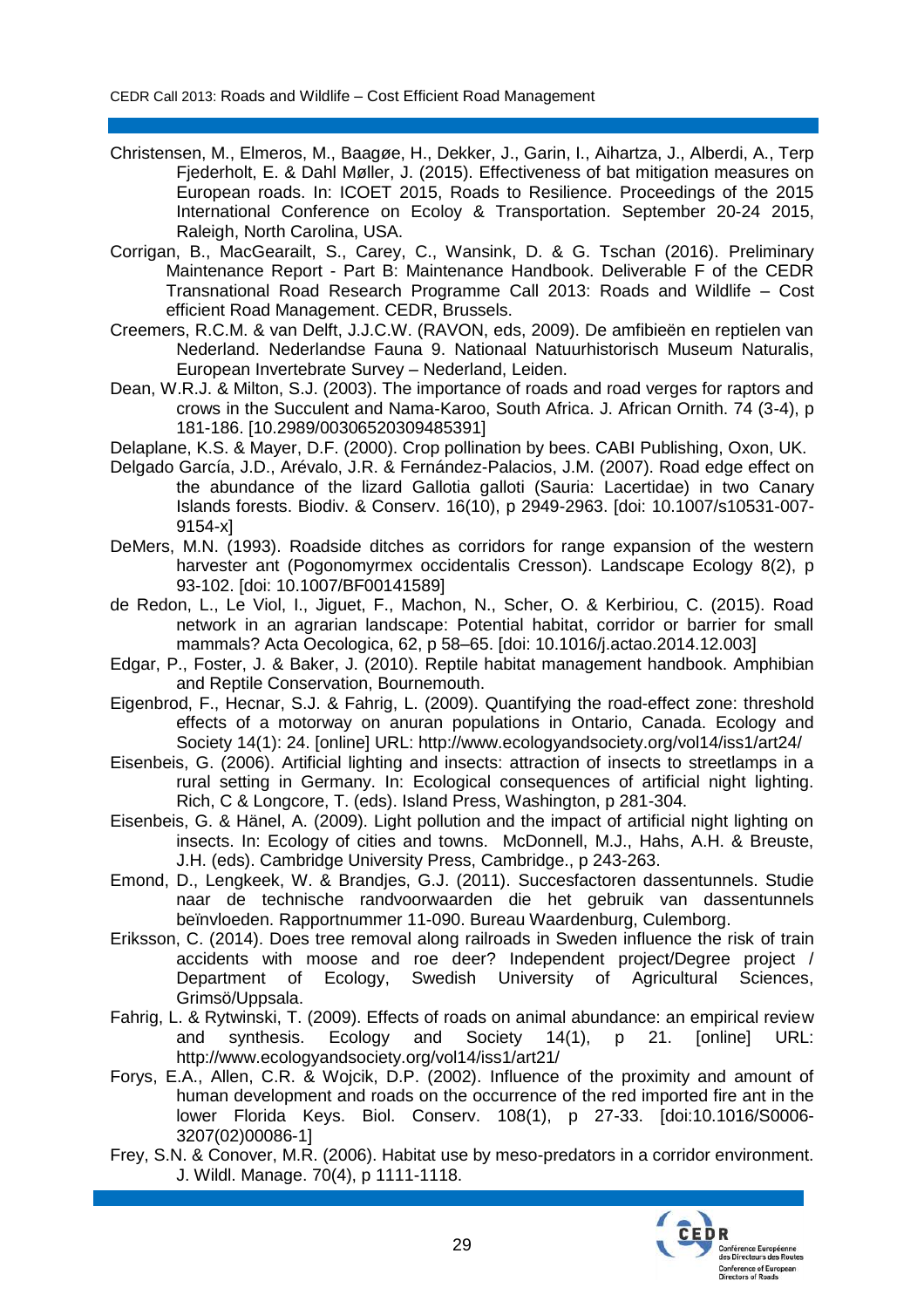- Grilo, C., Bissonette, J.A. & Santos-Reis, M. (2008). Response of carnivores to existing highway culverts and underpasses: implications for road planning and mitigation. Biodivers Conserv. 17, p 1685–1699. [doi: 10.1007/s10531-008-9374-8]
- Groot Bruinderink, G.W.T.A., Lammertsma, D.R., Goedhart, P.W., Buist, W.G., Wegman, R.M.A. & Spek, G.J. (2009). Factoren die een rol spelen bij aanrijdingen met wilde hoefdieren op de Veluwe. Alterra, Wageningen.
- Gvozdenović, S. & Iković, V. (2014). Egg incubation period in the Hermann's tortoise Testudo hermanni Gmelin, 1789 (Testudines, Cryptodira, Testudinidae). Hyla 2014(2), p 45-46.
- Halfwerk, W., Holleman, L.J.M., Lessells, M. & Slabbekoorn, H. (2011). Negative impact of traffic noise on avian reproductive success. J. Appl. Ecol. 48, p 210-219. [doi: 10.1111/j.1365-2664.2010.01914.x]
- Hanley, M.E. & Wilkins, J.P. (2015). On the verge? Preferential use of road-facing hedgerow margins by bumblebees in agro-ecosystems. J. Insect Conserv. 19(1), p 67-74. [doi:10.1007/s10841-014-9744-3]
- Helldin, J.O. & Seiler, A. (2003). Effects of road on the abundance of birds in Swedish forest and farmland. Habitat Fragmentation due to Transportation Infrastructure – IENE 2003.
- Heske, E.J. (2015). Blood on the tracks: Track mortality and scavenging rate in urban nature preserves. Urban Naturalist 4, p 1-13.
- Hopwood J. (2008). The contribution of roadside grassland restorations to native bee conservation. Biol. Conserv. 141 (2008), p 2632–2640. [doi:10.1016/j.biocon.2008.07.026]
- Huijser, M.P. (2000). Life on the edge. Hedgehog traffic victims and mitigation strategies in an anthropogenic landscape. PhD thesis, Wageningen University, Wageningen, The Netherlands.
- Jackson, D.J. & Fahrig, L. (2011). Relative effects of road mortality and decreased connectivity on population genetic diversity. Biol. Conserv. 144(12), p 3143-3148. [doi:10.1016/j.biocon.2011.09.010]
- Jacobson, S.L. (2015). Using wildlife behavior to better design mitigation on highway projects. In: ICOET 2015, Roads to Resilience. Proceedings of the 2015 International Conference on Ecoloy & Transportation. September 20-24 2015, Raleigh, North Carolina, USA.
- Jaeger, J.A.G. & Fahrig, L. (2004). Effects of road fencing on population persistence. Conserv. Biol. 18(6), p 1651-1657. [doi: 10.1111/j.1523-1739.2004.00304.x]
- Jones, D.N. & Pickvance, J. (2013). Forest birds use vegetated fauna overpass to cross multi-lane road. Oecol. Australis 17(1), p 147-156.
- Jochimsen, D.M., Peterson, C.R., Andrews, K.M. & Gibbons, J.W. (2004). A literature review of the effects of roads on amphibians and reptiles and the measures used to minimize those effects. Idaho Fish and Game Department, USDA Forest Service.
- Kastdalen, L. & Thøger-Andresen, K. (2014). Methods for cost-efficient mapping of winter food for moose at a detailed scale. In: IENE 2014 International Conference on Ecology and Transportation. Programme and Abstracts. Seiler, A. (ed., 2014), Malmö, Sweden.
- Kintsch, J. & Cramer, P.C. (2011). Permeability of existing structures for terrestrial wildlife: a passage assessment system. WSDOT Research Report No. WA-RD 777.1. Washington State Department of Transportation, Olympia, WA.
- Koivula, M.J., Kotze, D.J. and Salokannel, J. (2005). Beetles (Coleoptera) in central reservations of three highway roads around the city of Helsinki, Finland. Annales Zoologici Fennici.42(6) p 615-626.
- Langen, T.A., Ogdenb, K. M. & Schwarting, L.L. (2009). Predicting Hot Spots of Herpetofauna Road Mortality Along Highway Networks. Journal of Wildlife Management 73(1):104-114. [doi: 10.2193/2008-017]

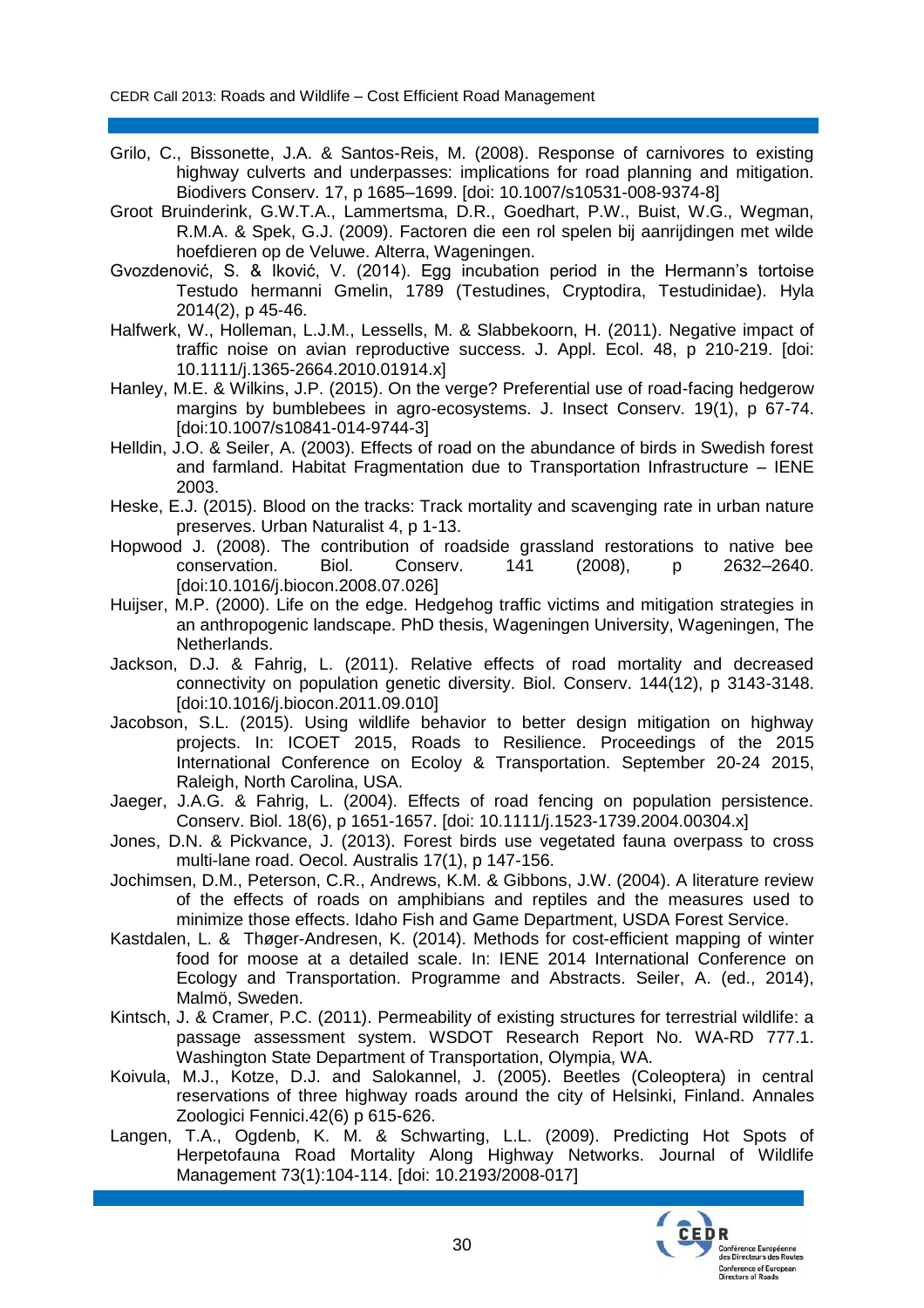- Larson, D.J., Alarie, Y. & Roughly, R.E. (2000). Predaceous diving beetles (Coleoptera: Dytiscidae) of the Neartic Region, with emphasis on the fauna of Canada and Alaska. NRC Research Press, Ottawa, Ontario, Canada.
- Laurian, C., Dussault, C., Ouellet, J-P., Courtois, R., Poulin, M. & Breton, L. (2008). Behavioral adaptations of moose to roadside salt pools. J. Wildl. Manage. 72(5), p 1094-1100. [doi: 10.2193/2007-504].
- Lesiński, G. (2008). Linear landscape elements and bat casualties on roads an example. Ann. Zool. Fennici 45, p 277-280.
- Le Viol, I., Julliard, R., Kerbiriou, C., De Redon, L., Carnino, N., Machon, N. & Porcher, E. (2008). Plant and spider communities benefit differently from the presence of planted hedgerows in highway verges. Biol. Conserv. 141(6), p 1581-1590. [doi:10.1016/j.biocon.2008.04.003]
- Ligtvoet, W. (1992). Noordse woelmuis *Microtus oeconomus* (Pallas, 1776). In Atlas van de Nederlandse zoogdieren, Broekhuizen, S., Hoekstra, B., van Laar, V., Smeenk, C. & Thissen, J.B.M. (eds, 1992). Stichting Uitgeverij KNNV, Utrecht.
- Lukanov, S., Simeonovska-Nikolova, D. & Tzankov, N. (2014). Effects of traffic noise on the locomotion activity and vocalization of the Marsh Frog, Pelophylax ridibundus. N-W J Zool 10(2), p 359-364.
- Martinez, J-J.I. & Wool, D. (2006). Sampling bias in roadsides: the case of galling aphids on Pistacia trees. Biodiv. & Conserv. 15(7), p 2109-2121. [10.1007/s10531-004-6685-2]
- McCleery, R.A., Holdorf, A.R., Hubbard, L.L. & Peer, B.D. (2015). Maximizing the wildlife conservation value of road right-of-ways in an agriculturally dominated landscape. PLoS ONE 10(3): e0120375. [doi:10.1371/journal.pone.0120375]
- Meunier, F.D., Corbin, J., Verheyden, C. & Jouventin, P. (1999). Effects of landscape type and extensive management on use of motorway roadsides by small mammals. Can. J. Zool. 77(1), p 108–117, [doi: 10.1139/z98-203].
- Meunier, F.D., Verheyden, C. & Jouventin, P. (2000). Use of roadsides by diurnal raptors in agricultural landscapes. Biol. Conserv. 92, p 291-298.
- Navarro-Castilla, Á, Mata, C., Ruiz-Capillas, P., Palme, R., Malo, J.E. & Barja, I. (2014). Are motorways potential stressors of roadside Wood mice (*Apodemus sylvaticus*) populations? PLoS One. 2014; 9(3): e91942. [doi: [10.1371/journal.pone.0091942\]](http://dx.doi.org/10.1371%2Fjournal.pone.0091942). Nieuwenhuizen, W. & van Apeldoorn, R.C. (1995). Mammal use of fauna passage on national road A1 at Oldenzaal. Report no. P-DWW-95.737. Dienst Weg- en Waterbouwkunde, Rijkswaterstaat, Delft.
- Noordijk J., Prins, D., De Jonge, M. & Vermeulen, R. (2006). Impact of a road on the movements of two ground beetle species (Coleoptera: Carabidae). Entomologica Fennica 17: 276-283.
- Noordijk, J., Raemakers, I.P., Schaffers, A.P. & Sykora, K.V. (2009). Arthropod richness in roadside verges in the Netherlands. Terrestrial Arthropod 2(1), p 63-76.
- Orłowski, G. (2008). Roadside hedgerows and trees as factors increasing road mortality of birds: Implications for management of roadside vegetation in rural landscapes. Landscape and Urban Planning 86 (2008), p 153–161.
- Orłowski, G., Ciesiołkiewicz, J., Kaczor, M., Radwanska, J. & Zyłwicka, A. (2008). Species composition and habitat correlates of amphibian road kills in different landscapes of south-western Poland. Pol. J. Ecol. 56, p 659-671.
- Parris, K.M. & Schneider, A. (2009). Impacts of traffic noise and traffic volume on birds of roadside habitats. Ecol. and Soc. 14(1), p 29. [online] URL: http://www.ecologyandsociety.org/vol14/iss1/art29/
- Parris, K.M., Velik-Lord, M. & North, J.M.A. (2009). Frogs call at higher pitch in traffic noise. Ecol and Soc. 14(1), p 25. [online] URL: http://www.ecologyandsociety.org/vol14/iss1/art25/
- Peeters, T.M.J., Nieuwenhuijsen, H., Smit, J., van der Meer, F., Raemakers, I.P., Heitmans, W.R.B., van Achterberg, K., Kwak, M., Loonstra, A.J., de Rond, J., Roos, M. &

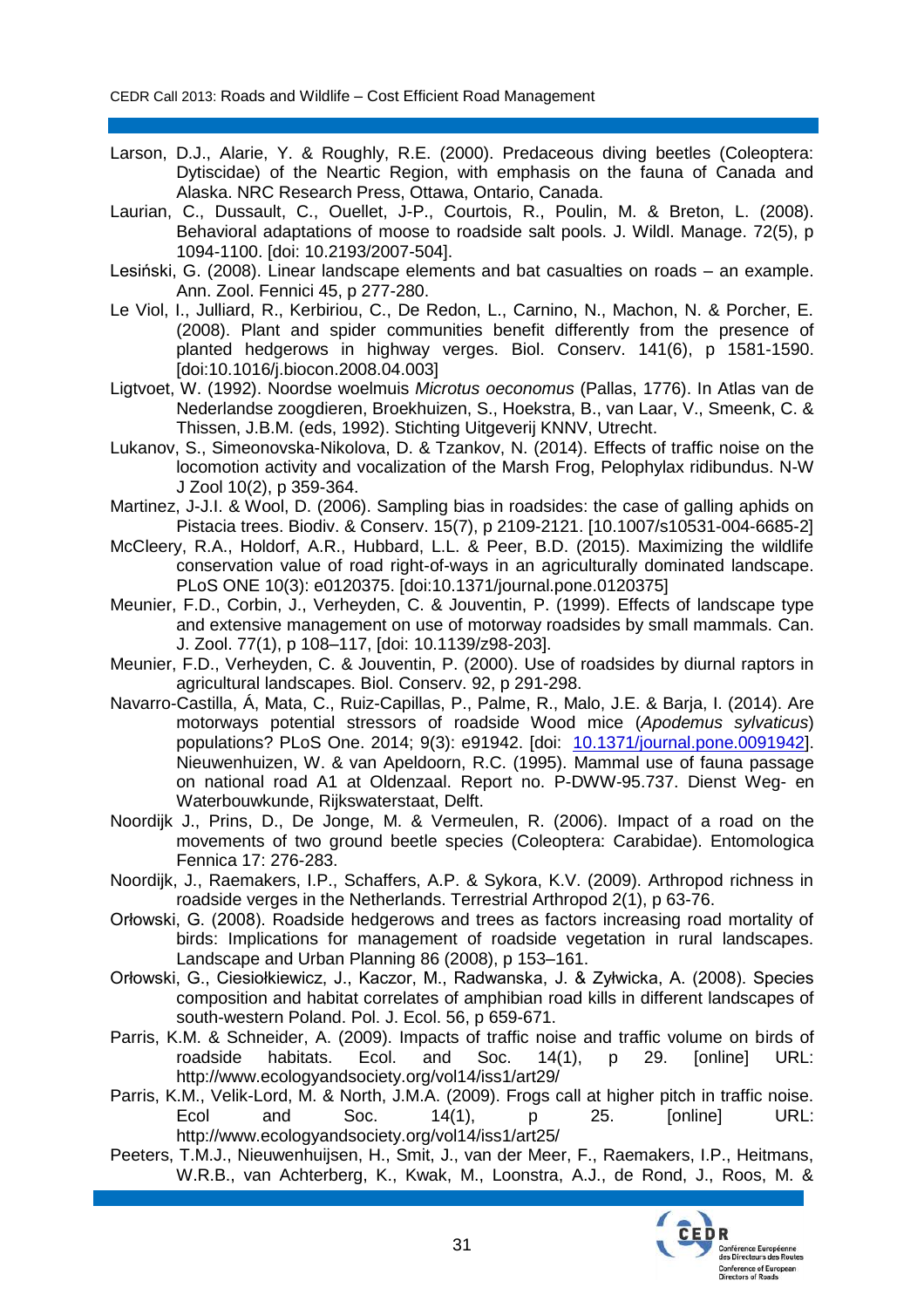Reemer, M. (2012). De Nederlandse bijen (Hymenoptera: Apidae s.l.) – Natuur van Nederland 11. Naturalis Biodiversity Center & European Invertebrate Survey – Nederland, Leiden.

- Planillo, A. & Malo, J.E. (2013). Motorway verges: Paradise for prey species? A case study with the European rabbit. Mammalian Biology - Zeitschrift für Säugetierkunde 78, p 187–192. [doi: 10.1016/j.mambio.2012.11.001]
- Planillo, A., Kramer-Schadt, S., Malo, J.E. (2015). Transport infrastructure shapes foraging habitat in a raptor community. PLoS ONE 10(3): e0118604. [doi:10.1371/journal.pone.0118604]
- Polak, M., Wiącek, J., Kucharczyk, M. & Orzechowski, R. (2013). The effect of road traffic on a breeding community of woodland birds. Eur. J. Forest Res. 132, p 931-941.
- Reijnen, R., Foppen, R. & Meeuwsen, H. (1996). The effects of traffic on the density of breeding birds in Dutch agricultural grasslands. Biol Conserv. 75, p 255–260.
- Ries, L., Debinski, D. & Wieland, M. (2001). Conservation Value of Roadside Prairie Restoration to Butterfly Communities. Conserv. Biol. 15, p 401-411.
- Ruiz-Capillas, P., Mata, C. & Malo, J.E. (2013). Community response of mammalian predators and their prey to motorways: implications for predator–prey dynamics. Ecosystems 16(4), p 617-626. [doi:10.1007/s10021-013-9634-7]
- Rytwinski, T. & Fahrig, L. (2015). The impacts of roads and traffic on terrestrial animal populations. Pages 237-246 in R. van der Ree, D.J. Smith & C. Grilo (eds). Handbook of road ecology. Wiley Blackwell, Chichester, UK.
- Saarinen, K. Valtonen, A., Jantunen, J. & Saarnio, S. (2005). Butterflies and diurnal moths along road verges: Does road type affect diversity and abundance? Biological Conservation. 123(3), p 403-412. [doi:10.1016/j.biocon.2004.12.012]
- Sabino-Marques, H. & Mira, A. (2011). Living on the verge: are roads a more suitable refuge for small mammals than streams in Mediterranean pastureland? Ecol. Research 26(2), p 277-287. [doi: 10.1007/s11284-010-0781-4]
- Salmon, M. (2006). Protecting sea turtles from artificial night lighting at Florida's oceanic beaches. Pages 141-168 in C. Rich & T. Longcore (eds). Ecological consequences of artificial night lighting. Island Press, Washington, DC.
- Schaffers, A.P., Raemakers, I.P & Sykora, K.V. (2012). Successful overwintering of arthropods in roadside verges. J. Insect Conserv. 16(4), p 511-522. [doi: 10.1007/s10841-011-9437-0]
- Schilthuizen M, Santos Pimenta LP, Lammers Y, Steenbergen PJ, Flohil M, Beveridge NGP, van Duijn PT, Meulblok MM, Sosef N, van de Ven R, Werring R, Beentjes KK, Meijer K, Vos RA, Vrieling K, Gravendeel B, Choi Y, Verpoorte R, Smit C, Beukeboom LW. (2016) Incorporation of an invasive plant into a native insect herbivore food web. *PeerJ* 4:e1954<https://doi.org/10.7717/peerj.1954>
- Seiler, A., Helldin, J-O., Olsson, M. & Norin, H. (2011). Klövviltolyckor på järnväg: kunskapsläge, problemanalys och åtgärdsförslag. Trafikverket publikation 2011:058
- Skórka, P., Lenda, M., Moron, D., Kalarus, K. & Tryjanowski, P. (2013). Factors affecting road mortality and the suitability of road verges for butterflies. Biol. Conserv. 159, p 148-157. [doi:10.1016/j.biocon.2012.12.028]
- Skórka, P., Lenda, M., Moron, D., Martyka, R., Tryjanowski, P. & Sutherland, W.J. (2015). Biodiversity collision blackspots in Poland: Separation causality from stochasticity in roadkills of butterflies. Biol. Conserv. 187, p 154-163. [10.1016/j.biocon.2015.04.017]
- Smith, H.J. & Stevenson, J.S. (2013). The thermal environment of a concrete bridge and its influende on roost site selection by bats (Mammalia Chroptera). Proceedings of the 2013 Intenational Conference on Ecology and Transportation (ICOET 2013).
- Smith, L. & Dodd Jr., C.K. (2003). Wildlife mortality on U.S. highway 441 across Paynes Prairie, Alachua County, Florida. Florida Scientist 66, p 128-140.